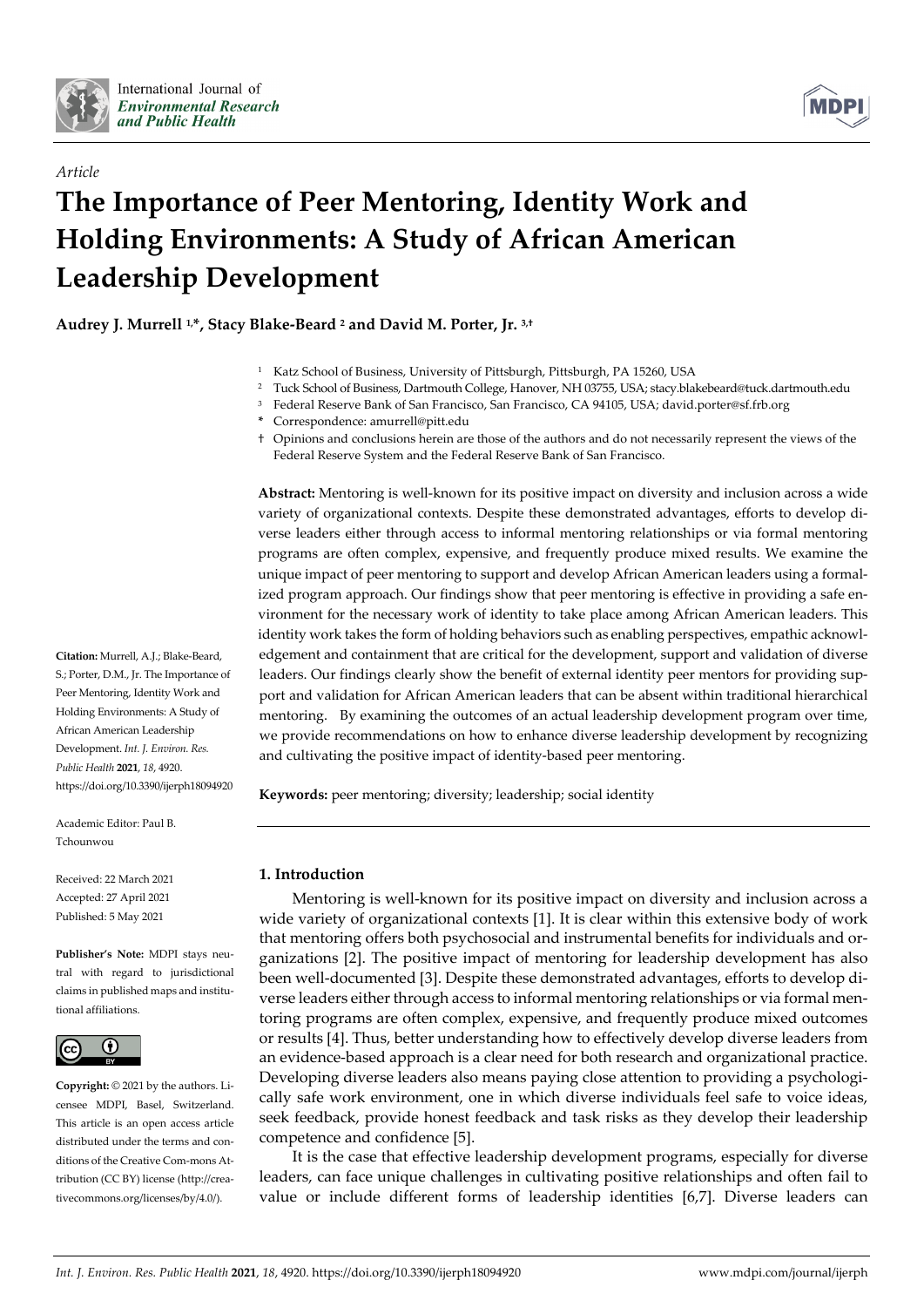experience challenges to having their identities validated and respected by others who view them as different from or in conflict with traditional definitions and expectations of leadership based on the organization's history, its culture and societal norms [8]. These circumstances highlight the question of how organizations can leverage the well-documented power of mentoring relationships in order to effectively cultivate and support leadership development that advances diversity and inclusion efforts. Thus, we explore the intersection of peer mentoring and identity-work through an evidence-based leadership development program for African Americans mid-career managers. We examine the unique impact of peer mentoring to support and develop African American leaders using a formalized program approach. By analyzing qualitative outcome data collected across this year-long formal program, we explore the impact of peer mentoring as a buffer for the necessary work of racial identity and the cultivation of holding environments that we argue are essential for developing diverse leaders. Thus, we examine three key research questions. First, what evidence is there that peer mentoring provided within a formal program can provide support in the form of holding environments for African American leaders? Second, what is the unique impact of external peer mentors who share racial identity group membership in providing holding environments for developing African American leaders? Third, what recommendations can we provide on how organizations can enhance diverse leadership development efforts by recognizing and cultivating the positive impact of identity-based peer mentoring?

# *1.1. Mentoring and Diversity*

Mentoring has traditionally been defined as a series of relationships that are dynamic, reciprocal and have a dual impact on both the mentor and the mentee [9]. Based on previous research, mentoring serves two essential functions—career and psychosocial [10]. Career functions are those aspects of mentoring that enhance learning the ropes and preparing the individual for advancement within an organization [11]. Career functions include activities such as sponsorship, exposure and visibility, coaching, protection, and challenging assignments [12]. Psychosocial functions are those aspects of the relationship that enhance a sense of competence, clarity of identity, and effectiveness in a professional role. Psychosocial functions include activities such as role modeling, acceptance and confirmation, counseling, and friendship [13]. The connection between mentoring and positive identities at work has been previously discussed across both career and psychosocial functions [14]. Mentoring has been positioned as a powerful tool to enable the careers of those advancing through the ranks in organizations [15-18]. Additionally, mentoring has been linked to several positive outcomes, such as improving both mentor and protégé job performance, helping to socialize protégés, supporting long-range human resource planning, and promoting the development and support of organizational leaders [1,12-14]. Thus, gaining a better understanding of the key role that identity and identity work play is an important contribution to existing research and practice on mentoring and leadership development.

Mentoring has gained increasing attention as a powerful tool to enable the careers of individuals as they advance through the ranks in organizations [1,4,15,16]. Historically, a mentor was generally defined as a more senior or knowledgeable individual who uses his or her influence and experience to help with the advancement of a protégé or mentee [10]. However, recent work has expanded the types of relationships beyond the traditional senior-junior mentoring to include other relationships such as peer mentoring [17-19], virtual mentoring [20], group mentoring [21], and reverse mentoring [22]. Across these examinations, the outcomes of various mentoring relationships are clear. Those with access to mentoring have been consistently shown to benefit from their involvement in these relationships; they report higher salaries, increased promotion rates, greater career satisfaction, higher organizational commitment and less intention to leave the organization as well as lower levels of turnover [16,23-26].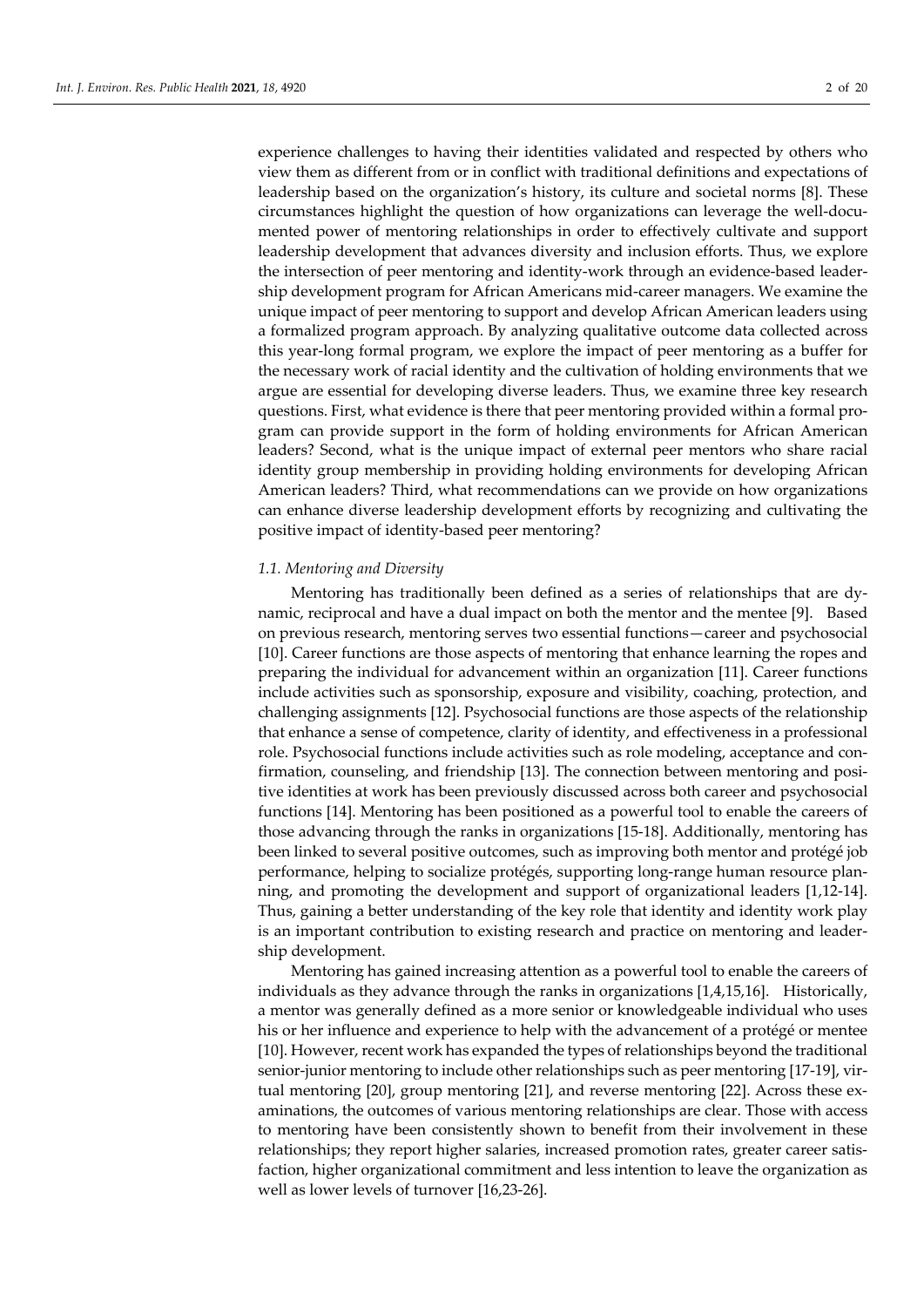Within this work, the various challenges that diverse leaders face when mentors are different in terms of gender, race, and/or other demographic factors are also well documented [27,28]. For example, previous work examined the experience of executives of color who are attempting to navigate the complex environments within traditional and predominantly white corporations [4]. One of the key findings noted as a dimension of success is the leaders' ability to build a foundation of competence, credibility, and confidence throughout their careers. The notion of credibility is essential because it involves both a process of identity transformation and social construction. For both experienced and emergent leaders, the organization's culture and content can either reinforce or detract from how diverse individuals are perceived as a leader in terms of credibility. Those who are seen as a 'good fit' within the organization are also often seen as having strong credibility. Perceptions of credibility are also enhanced by receiving validation from influential mentors and sponsors [29].

Hostile or unsupportive environments not only yield barriers for feelings of psychological safety and inclusion, they also signal (intentionally or unintentionally) a lack of credibility for diverse mentees as future leaders and executives [3]. The key takeaway from this work is that lack of support from mentors and sponsors, driven in part by implicit notions of leadership that are incompatible or conflicting with individuals from backgrounds, can create real barriers for the development and advancement of diverse leaders. The issue of how diverse mentoring relationships can be supported through the various phases of initiation and cultivation to produce high-quality relationships is a necessary yet complex aspect of effective leadership development and deserves additional attention from both research and practice [29].

While diverse mentoring relationships (e.g., cross-race, cross-gender, etc.) within a single organization may have many advantages that are critical for individual and organizational outcomes, the reality is that these relationships are complex, more likely to produce conflict, and may not meet all of the needs for women and people of color within organizations [3,27]. This reality may be particularly challenging for those seeking to "breakthrough" to senior level leadership positions [4,27]. We argue that this lack of necessary support is especially true if mentoring relationships (both formal and informal) do not explicitly address identity issues and engage in identity work as part of the mentoring relationships [30-32]. This assertion is supported by a wide variety of empirical and theoretical work that shows that race (as one aspect of diversity) is embedded within the organizational context, a consistent driver of work attitudes and outcomes and a moderator of the return-on-investment employees received from training and other developmental activities [33-35]. Thus, attention should be devoted to how we cultivate future leaders who will positively impact organizations because they have access to diverse mentoring relationships that include support for the necessary work of identity.

# *1.2. The Power of Peer Mentoring*

Though mentors have traditionally been viewed as senior individuals, Kram and Isabella [18] provided an early examination into peer relationships as another type of mentoring between individuals. They argued that peer relationships can serve the same functions as traditional senior-junior mentoring relationships and yet can be more readily available to individuals, because of both sheer numbers and overall accessibility. Moreover, Kram and Isabella [18] suggest that peer relationships may achieve a greater degree of communication, support, and collaboration than traditional hierarchical mentoring relationships. They examined peers across a variety of career stages and conducted in-depth interviews of a "focal person" along with significant others who were identified during the interviews. Their results supported the notion that peer mentoring provides much of the same range of career and psychosocial support functions as traditional mentoring relationships, including information sharing, career advice, exposure, coaching, and sponsorship, as well as emotional support, feedback, and friendship.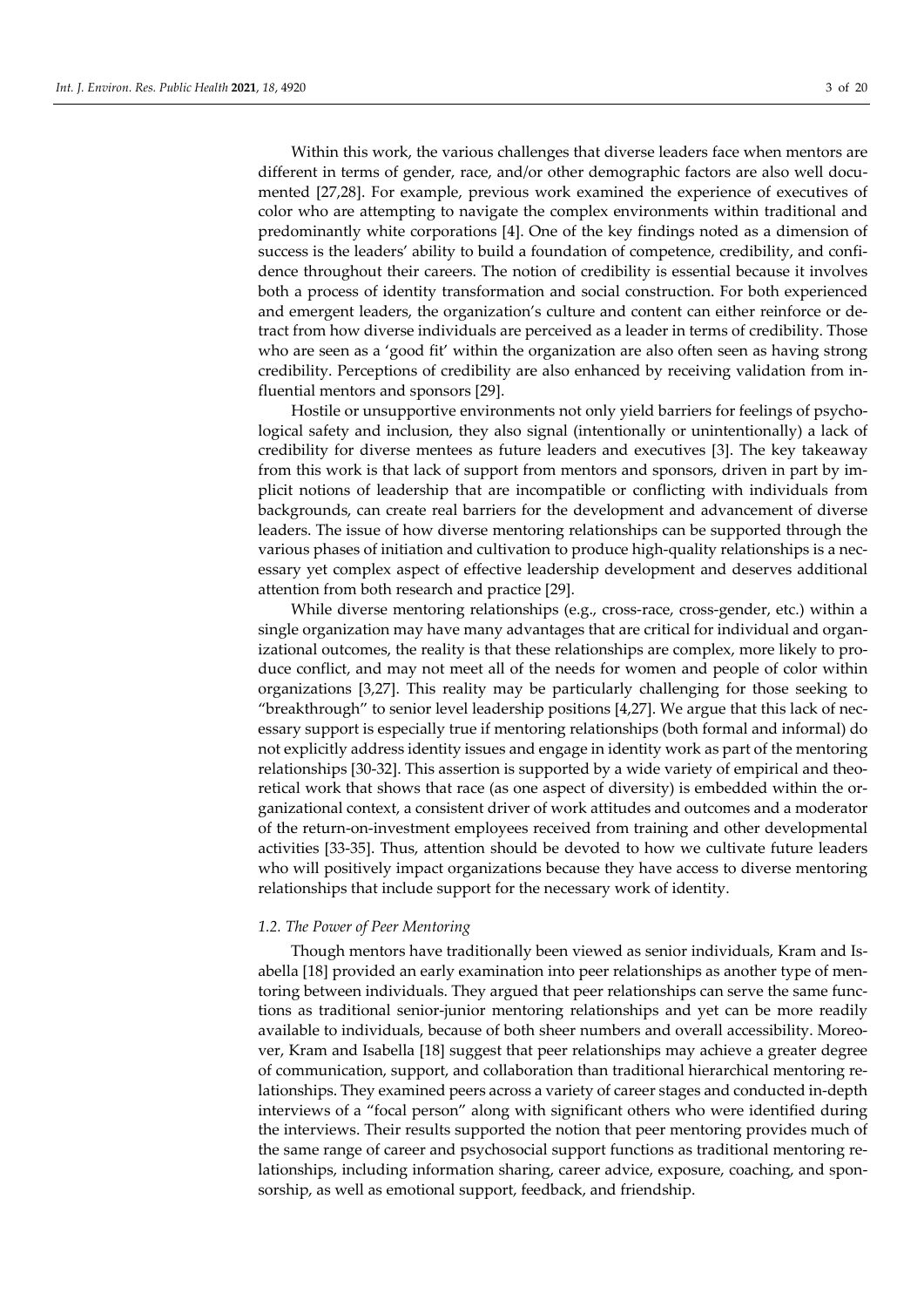While peer mentors provide career and psychosocial support in a manner comparable to that of traditional senior mentors, important conceptual differences exist between these types of mentorships, often related to the horizontal or vertical nature of the relationship. An important distinction to note for our purposes relates to reciprocity. Traditional mentoring relationships are frequently conceptualized and measured as unidirectional (typically from the perspective of the mentee), whereas peer mentorships are described as either uniquely mutual or reciprocal [19,36]. Both of these notions underscore the unique value provided by reciprocity within peer mentoring. While reciprocity has been noted as important for effective mentoring relationships in general [37,38], it is clearly a unique benefit that takes place within peer mentoring [18,19].

Given the changing nature of organizations in terms of being more networked and flat, peer or lateral mentoring is more readily available within the environment and provides critical career and social support [39,40]. Peer mentoring relationships provide both important job-related and technical knowledge and have been shown to be a valuable resource for knowledge transfer and learning [37,38]. Thus, peer mentoring can be a powerful conduit for the transfer of tacit knowledge into explicit knowledge [41]. This transfer is particularly critical given that much of the knowledge shared between peers is learned from personal experience and thus not typically part of the formal knowledge management processes within the organization [42]. In fact, some argue that peers can actually compensate for an absence of traditional mentors because peer mentoring is less dependent on status, power and access to organizational resources [43].

Clearly there is an important contribution to be made by examining peer mentoring as a source of support and as a tool for developing diverse leaders. First, this examination responds to a number of scholars who call for greater attention to the diverse types of mentoring and their impact on key career and organizational outcomes [14,15]. Second, it draws attention to the importance of reciprocity as a defining feature of peer mentoring that distinguishes it from traditional hierarchical types of mentoring [17,19]. Third, peer or lateral mentoring relationships can meet the needs of the leaders who do not represent the traditional views of leadership or where needs for identity-related connections are important [7]. Examining the importance of peer mentoring for developing diverse leadership would benefit from an evidence-based research approach such that it provides a valid model for future research and organizational practice. Looking at peer mentoring from a relational view can also provide a unique perspective that these relationships are not simply a resource for support or information, they also have an impact on shaping attitudes and behaviors. For example, the idea that peer mentors can act as agents of social influence is supported by several well-known theoretical perspectives that include social learning theory [44], social information processing theory [45] and social comparison theory [46].

Social learning theory emphasizes the importance of observing and modeling the behaviors, attitudes, and emotional reactions of others in learning and personal development. For instance, one study by showed that employees' performance of organizational citizenship behaviors was related to the frequency and consistency of organizational citizenship behavior by other peer employees in their workgroup [47]. Ibarra demonstrated that investment bank and management consulting firm employees who made the transition from entry-level to management positions observed and interacted with peer employees whom they admired in order to learn what behaviors, attitudes and perceptions helped the admired peer employees to be successful [48]. These studies show that social learning can influence the behavior, attitudes and perceptions of peers who share relational ties. Thus, we would expect peer mentoring relationships, particularly those characterized by strong relational ties and some level of reciprocity, to involve social learning about issues concerning the organization and its values and culture. Seeing peer relationships as a valuable source of knowledge and learning challenges traditional one-to-one approaches that often assume the only meaningful learning comes from more senior experts within the organization. For example, Files and her colleagues conducted a pilot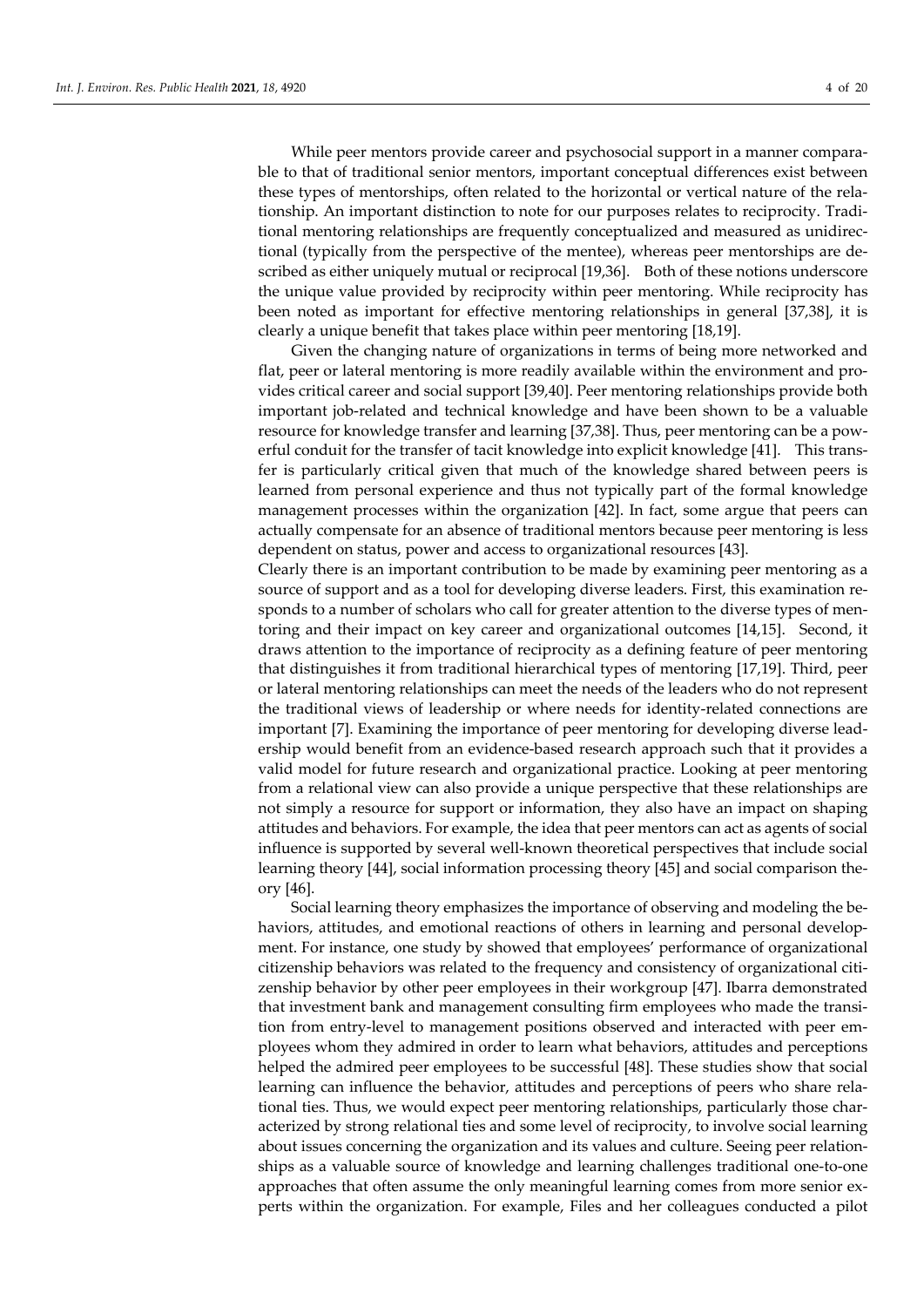program for the advancement of women in academic medicine and found that peer mentoring facilitated academic productivity, promotion in academic rank and enthusiasm for the profession as critical outcomes [49].

Social information processing also plays a key role in shaping perceptions, attitudes, and behaviors in organizations. The core argument of social information processing theory is that because organizations are complex and ambiguous environments, perceptions are influenced by the social context in which they are formed. This belief is especially relevant for leadership development because leadership competencies are complex, dynamic and contextual in nature [50,51]. This type of influence may occur as a result of direct statements from peers or through intentional or unintentional behavioral cues [45]. According to this theory, social information affects how individuals: (1) learn to react to social cues; (2) form perceptions by focusing attention on some aspects of the work environment but away from others; (3) construct their interpretations of organizational events; and,(4) understand the requirements of their jobs. For example, this understanding is clearly illustrated in what is known as the "preceptor model" that is currently used within training programs for medical and health care professionals [52].

Similarly, Coleman, Katz, and Menzel found that doctors' decisions to prescribe a new drug were similar to the decisions of professional associates with whom they had talked about the drug [53]. Mark and her colleagues reviewed several innovative mentoring programs that each showed evidence of peer influence on recruitment, retention and development of female junior faculty within academic medicine [54]. Other studies have shown that employees' attitudes towards new technology were similar to the attitudes of individuals with whom they frequently communicate [54]. For example, Meyer found that employees had similar perceptions of organizational coordination to employees with whom they interacted with frequently [55]. Similarly, Dabos and Rousseau showed that faculty members' beliefs regarding promises made to them by their university were similar to the beliefs of individuals with whom they maintained direct peer relationships [56]. Thus, utilizing peer mentoring within an organizational context should enhance necessary leadership skills such as critical thinking, ethical decision-making, and effective problemsolving [57].

We agree that social information processing can occur through peer mentoring relationships because peers share information and knowledge related to the completion of their work through such ties [58]. For example, peer advice networks are characterized by cognitive trust or the belief that another has the ability and competence to provide help [59]. Therefore, asking a peer for advice and looking to them as role model of excellent performance are both an indication of respect for the opinion of that individual and an expectation that help from that individual is available and useful [60]. These expectations suggest that peer mentoring, through the exchange of information, can help individuals understand and interpret the complexity of the profession and their current or future leadership role. The practice of sharing information highlights an important process that may explain how peer mentoring relationships can serve as a mechanism for social influence that is relevant for enhancing diversity within organizational leadership.

Social influence among peers can also occur when individuals draw comparisons between themselves and other individuals in order to better understand ambiguous situations [61]. Traditional social comparison theory [46] suggests that: (1) individuals learn about themselves through comparison with others; (2) individuals who have similar demographic characteristics are often chosen for comparison; and (3) social comparisons will have strong effects when objective non-social comparisons are unavailable and when others' evaluations are important to the individual. These tendencies are clearly relevant to the notion of lateral mentoring that has already been shown to help with early socialization, learning, moral support and the need to have safe conversations about the complex dynamics that impact their careers [62].

Social comparison is prevalent in organizations because, in many cases, evaluations regarding individual job performance within the organization are subjective. Social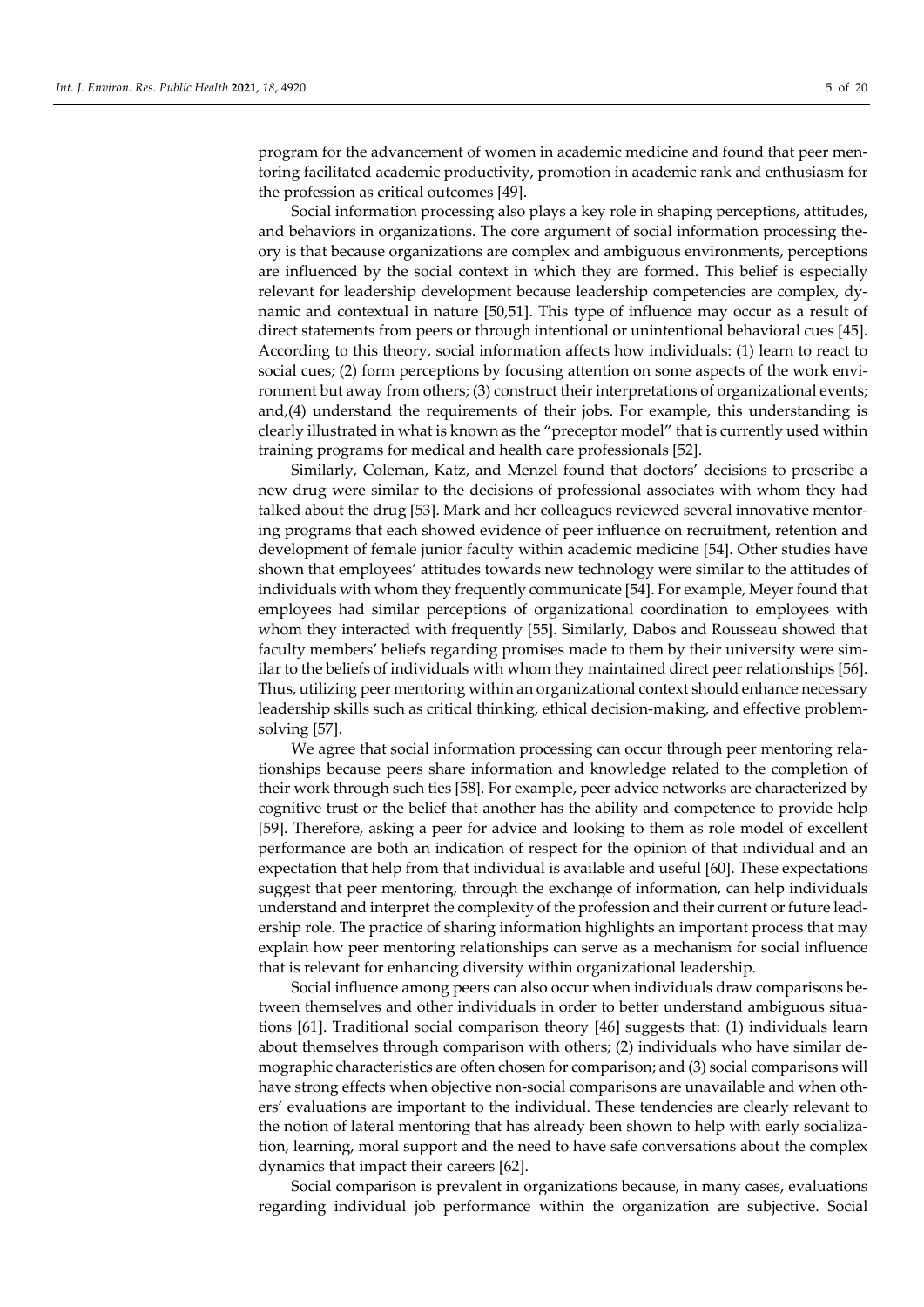comparison can result in similar perceptions between individuals when one identifies with his or her peers. However, such social comparison may also lead to negative identity when there are status differences as is the case for traditional hierarchical mentoring, particularly when power and aspects of diversity or identity intersect [27]. In these cases, identity discordance or conflict can provide negative signals that the individual does not fit within the organization or the profession. Social comparison processes could be one explanation for research showing a relationship between lack of diversity and disinterest in academic disciplines or specializations among medical students [63]. However, when peers provide feedback on another's performance, this input can seem less threatening and serve as signal to the individual regarding how she or he should interpret the other more formal evaluations as they develop and perform within various leadership roles [62].

Thus, peer relationships are often used for social comparison because they develop between individuals with similar attributes or aspirations [64,65]. For instance, Wheeler and Miyake showed that social comparison was most frequent among close friends, followed by peers with whom individuals were somewhat close, and least likely among individuals who were not friends [66]. Peer relationships defined by friendship ties involve expressions of personal affect, social support, a sense of identity and personal belongingness [67]. Individuals depend on peers for counseling and companionship, especially for sensitive issues [68]. For example, Morrison found that peer network size was positively related to organizational commitment, while advice network size was not [69]. Krackhardt and Stern demonstrated that individuals were more likely to share resources with peers from other departments than with non-peers during a simulated organizational crisis [70]. Finally, individuals tend to make career decisions that are similar to those of their peers [71]. This tendency to engage in social comparisons has led some to use peer mentoring groups as a tool for facilitating collaboration among junior faculty in order to provide peer support which is found to be critical during early career stages [72].

Overall, these theoretical perspectives (social learning, social information processing and social comparison) provide the basis for our argument that peer relationships serve as an important source of social influence, identity development and social support. Prior evidence suggests that individuals make social comparisons with their peers, identify with individuals they consider models or exemplars of what they would like to become themselves and exchange knowledge and information with peers they see as knowledgeable [73]. Individuals are therefore likely to compare their professional and job-related perceptions to those with whom they have advice, peer and/or friendship ties, particularly when these relationships are strong (versus weak) and reciprocal (versus unidirectional) in nature [74]. Given that access to diverse peers may be much more readily available within most organizations, opportunities for peer support, feedback and knowledge transformation among diverse individuals maybe greater than by traditional hierarchical mentoring alone [75]. These peer relationships can clearly provide a "safe space" for the necessary work of identity for diverse individuals within leadership roles [7].

#### *1.3. Mentoring Diverse Leaders as Identity Work*

Work by Ibarra and Petriglieri [76] specifically outlines identity work as "people's engagement in forming, repairing, maintaining and strengthening or revising their identities" (p. 10). Several theories and perspectives highlight the important identity work through direct experiences. For example, Mezirow provides an excellent theoretical lens to understand the importance of transforming oneself through the process of immersion experiences [77]. These experiences are especially important when individuals encounter novel, unfamiliar or conflicting situations. Over time, they prompt these individuals to challenge and sometimes question traditional patterns of thinking or reacting. This process can be true not only for individuals but also for mentors, sponsors, and especially for leaders within the organization. Whenever we encounter a disruptive event or challenging environment (or experience), it can trigger a transformative learning process, create new points of reference, and prompt self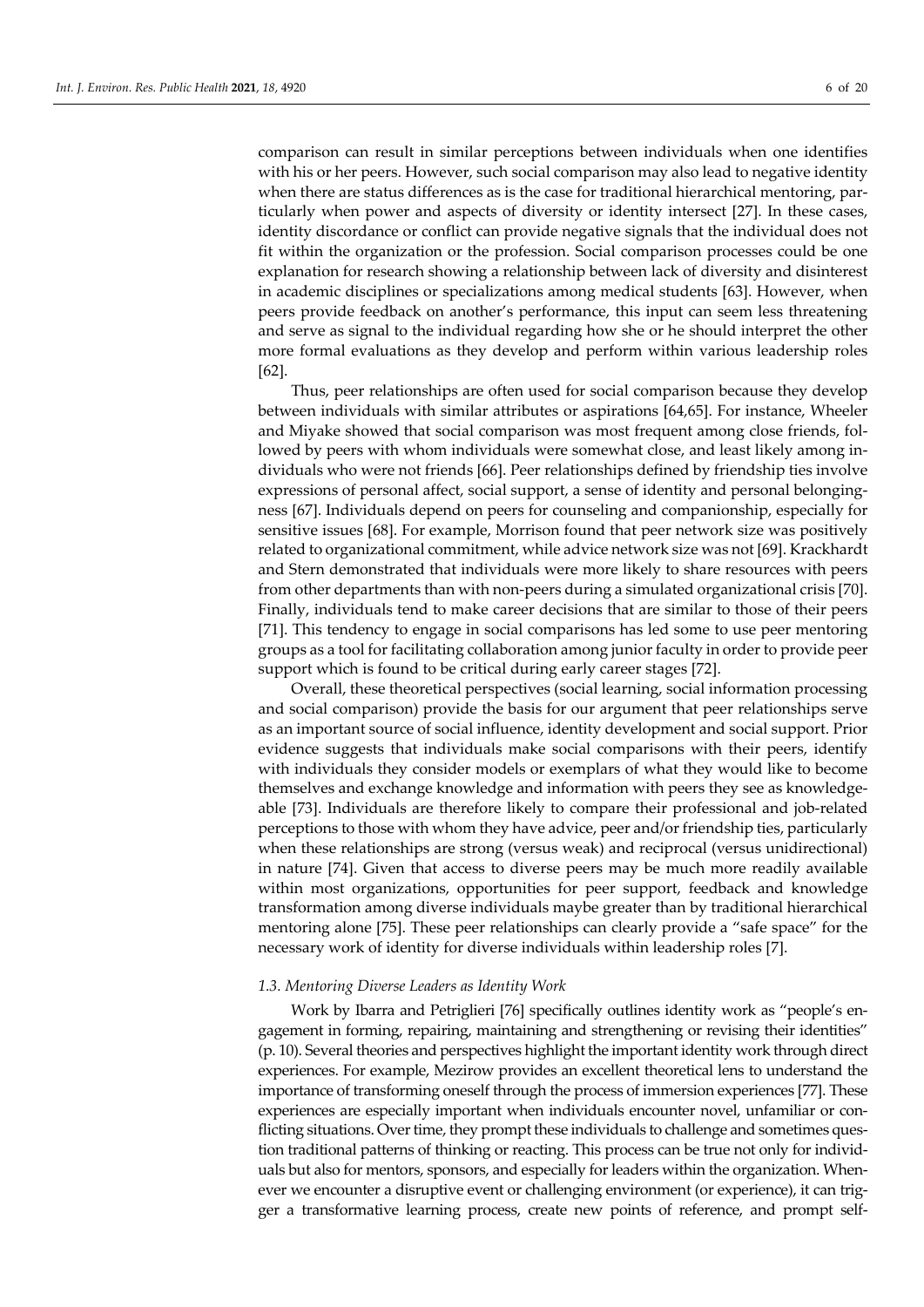reflection of existing values, norms, ideas or self-discovery. Each of these triggers can become a pivotal point of relating differently from others within the organization and the broader society. This reaction is especially true when individuals are faced with multiple, conflicting or ambiguous identities [78]. These challenges and/or conflicting identities can be addressed by helping to support how people manage discrepancies among both personal as well as social identities.

For example, Illeris outlines identity work through the lens of transformative learning as the stripping away of multiple layers of self-identity [79]. This transfiguration (or change) can only happen when people experience motivation that is strong enough to trigger transformative learning. Based on previous leadership development work, the conclusion is that mentoring and identity transformation are important to effective leadership development, especially for diverse leaders in organizations [80–82]. In order to mobilize and influence others, leaders must see themselves and be viewed by others as legitimate or "credible" within their assigned role. The process of legitimacy involves putting forth a claim by asserting oneself as an influential or knowledgeable person, which is then either accepted (validated) or rejected by followers and other leaders [30]. This claiming/accepting process takes place more smoothly for people who fit into prototypical profiles of leaders; meaning, they embody the commonly held and accepted characteristics of those in organizational leadership roles [31]. Rejection by followers or others in authority can challenge leadership identity and impede overall effectiveness [50]. Mentoring functions, such as role modeling, acceptance/confirmation and sponsorship, can be a critical tool for organizations seeking to engage in effective development for diverse leaders [83]. Thus, when it comes to developing diverse leaders, organizations need to pay attention to the importance of mentorship as identity work in supporting leadership development especially when developing diverse leaders [84].

The importance of identity work is supported by Heaphy and Dutton who argue that individuals are active participants in their own development as they engage in the cocreation of who they are as individuals and especially as leaders [85]. This means that mentoring relationships not only provide the opportunity for personal growth and professional development but also define, shape, and transform their co-constructed identities in the workplace. This transformative process can be seen in research that examines individual work identity and job crafting of one's career [86], the influence of role models on career and personal identity [83] and the influence of identity on mentoring relationships to both influence and affirm personal identity among high-potential managers [83,87]. This process points to definitions of identity work as both important to shaping external or public displays of role-appropriate qualities of leadership and the dual need for internal coherence or consistency of personal values and valued leadership behaviors [76]. It also calls for the need to gain a better understanding of how to balance socially constructed notions of organizational leadership with personal definitions of leadership as personal identity that can be supported and facilitated by high quality mentoring relationships [7]. The need is especially important for developing diverse leaders as the notion of psychological safety has been shown in previous work to shape leadership style and have a positive impact on both team and organizational outcomes [84]. Thus, psychological safety is critical to identity work as diverse leaders attempt to manage identity conflicts, discrepancies and potential identity threats to derive a meaningful sense of self as a leader [88].

Despite the substantial research on the importance of mentoring for leadership development, there is still a need for more examples of how to facilitate, support and integrate identity work within formal efforts to effectively develop diverse leaders. Some research points to leadership development initiatives that shift away from traditional hierarchical, power-focused, and competitive views of leadership toward collaborative, interconnected, and values-based approaches as one effective evidence-based model [89]. Recent evidence exists that relational and identity-based approaches to developing diverse leaders are effective especially in building the pipeline of women into leadership roles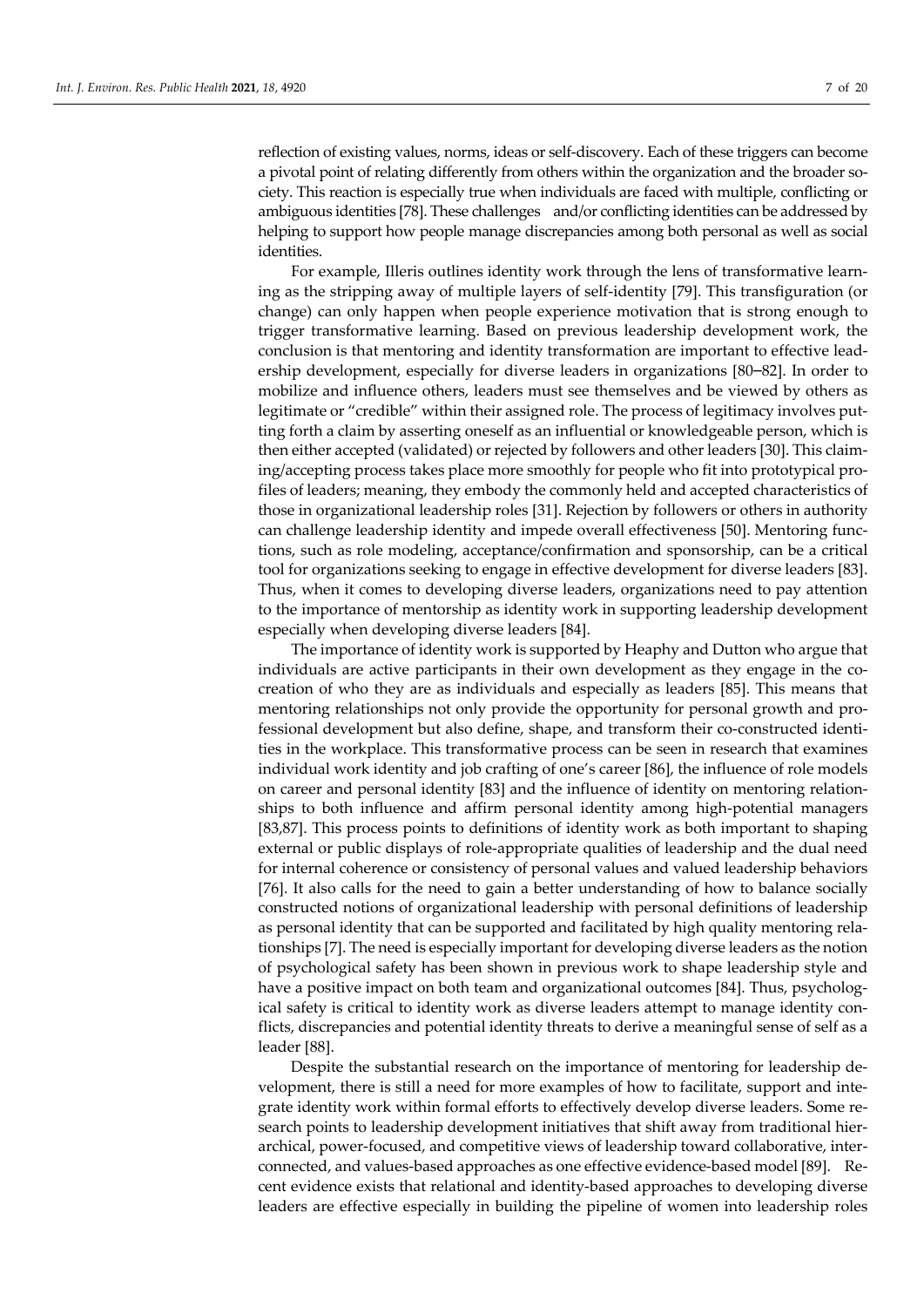[90]. Thus, developing evidence-based leadership development approaches is essential to facilitate positive identity work that integrates personal, social and leadership identities that are necessary for effectiveness as an organizational leader and for well-being as a person [91].

This insight suggests that paying attention to and developing efforts to support the necessary identity work is critical. Clearly this perspective will require a shift from leadership development-based approaches that tend to focus on reinforcing traditional organizational norms and definitions of leadership and toward more relational, inclusive, and collaborative definitions of what it means to be a leader [92]. This type of shift is often discussed within feminist models arguing that effective and inclusive leadership development requires a safe environment. This means that a protected harbor is necessary for the critical "identity work" in which individuals can examine, challenge, redefine traditional definitions and develop more inclusive notions of leadership that integrate diverse social identities [93]. The notion of providing a safe space for identity work to take place is consistent with the idea of "holding environments" which form the basis of high-quality relationships and the work of effective mentoring.

#### *1.4. Mentoring as Holding Environments*

Holding environments [94] have traditionally been studies within developmental and clinical psychology to capture relationships that entail care-giving and care-receiving as necessary support for individual development and overall well-being [95]. When confronted with conflicting situations, new challenges and other anxiety-provoking circumstances, individuals both seek out and welcome these holding environments that can be provided by co-workers, friendships, and other interpersonal connections. These holding environments do not necessarily involve close personal friendships but are constructed for specific situations that can address both work-related and non-work-related issues or challenges. As Kahn [94] states, "holding environments at work emerge when opportunity, desire and competence coincide" (p. 266).

Mentoring as development networks have been described as holding environments especially for leaders [96]. These developmental networks provide a range of career and psychosocial functions of mentoring that include identity development especially for diverse leaders. We argue that the connection of identity work with holding environments is important for developing diverse leaders as it ensures that leaders can safely examine identity ambiguity, resolve identity conflict and engage in personal transformation. Much like Illeris' notion of identity transformation, the concept of holding environments includes the idea that leadership challenges are "developmental triggers" that facilitate identity transformation and the building of leadership competence and resilience [79, 97]. Within this approach, three types of holding behaviors are important for effective leadership identity work to take place: empathic acknowledgement, enabling perspective and containment [94,96,98].

Empathetic acknowledgement involves individuals such as mentors, colleagues and peers who recognize, confirm and validate the lived experiences, conflicts and challenges encountered by an individual or leader. Within the context of identity work, empathetic acknowledgement often involves the confirmation of issues such as unconscious bias, sexism, racism and various forms of discrimination that are validated as legitimate experiences from a point of mutual understanding and empathy. Enabling perspective is where others help the individual to make sense out of conflicting or contradictory information by engaging in self-reflection and insights shared by peers, mentors, and other developmental relationships. Containment involves the accessibility of others and often involves showing compassion, warmth and accepting others' feelings without judgement or condemnation. The holding behavior of containment is focused on creating a safe environment for others to express emotion and serves as a non-judgmental sounding board and involves high levels of interpersonal trust. In contrast, enabling perspective focuses on mutual sensemaking where the end results in what is often referred to as negotiated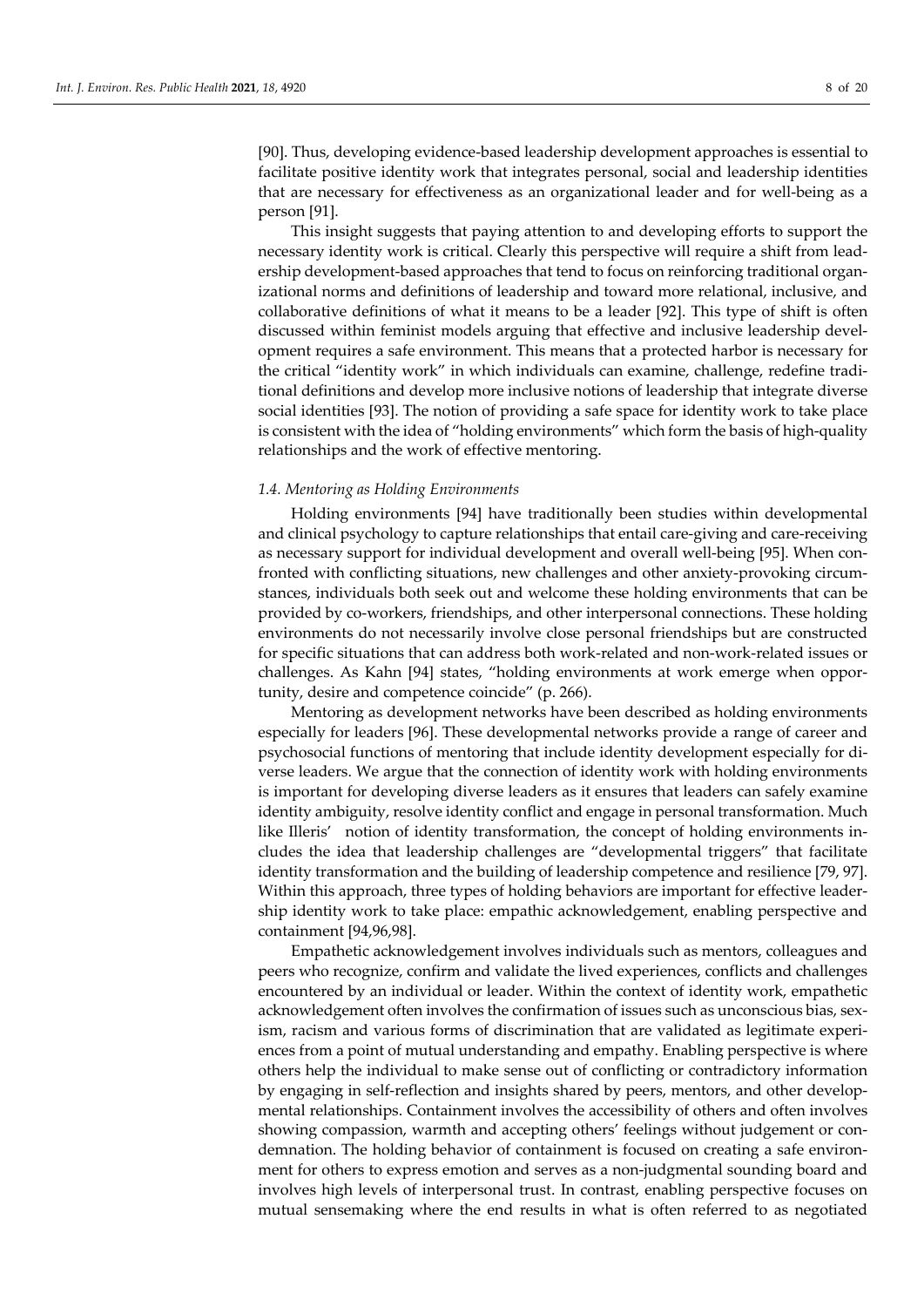interpretation of sharing identity-related experiences or challenges. Empathic acknowledgement can also involve creating safe spaces for shared experiences. However, this phenomenon places a greater emphasis on validation and identification that helps to restore regard and respect given challenging situations and experiences.

These holding behaviors are like psychosocial functions of mentoring relationships as documented previously by Kram's original work and later research by Higgins and Kram [2,10]. In comparison to the career functions which are instrumental in nature, mentoring functions that create holding environments are more relational in nature and require some levels of interpersonal trust, shared identity and psychological safety. It also means that individuals who provide this support have some level of availability and competence to create and sustain these holding environments that not only provide support but also help individuals with coping, adjustment and mobilizing productive responses to challenging situations [94]. Thus, it would make sense to expect peer mentoring to provide these types of holding environments especially when peers share the same social identity group. Peer mentors can be uniquely available and over time become trusted to provide containment, empathetic acknowledgement and enabling perspective within these lateral relationships. Facilitating formalized peer mentoring opportunities may also be useful in providing necessary identity-relevant support as holding environments for diverse leaders. Having formalized peer mentoring over time may provide the opportunity for high-quality relationships to emerge and provide levels of psychological safety that are necessary for openness, sharing of experiences and relational trust that are critical for identity-based leadership development.

Thus, we explore peer mentoring among African American managers within a formalized program to support identity-based leadership development and cultivate mutually beneficial holding environments. We examine a formal diverse leadership pipeline program that provides facilitated workshops along with peer mentoring circles over a 1 year period. Using qualitative interview and focus group data, we explore the role that containment, empathic acknowledgement and enabling perspective experiences serve as impactful tools for identity-based mentoring and leadership development among African Americans. Our objective is to provide an evidence-based approach for the use of holding environments via peer mentoring in order to provide support for the range of identityspecific challenges that diverse leaders uniquely face within traditional organizations. Our goal is to demonstrate that the use of facilitated peer mentoring with an explicit focus on identity-related work and the cultivation of holding environments can increase the overall effectiveness of formal mentoring efforts specifically for developing African American leaders.

# **2. Methods**

#### *2.1. Research Setting*

Our research setting was an executive education leadership development program aimed at strengthening the pipeline of African American leaders. Individuals were recruited from a variety of different organizations, industries and geographic regions within the United States. University faculty designed the program and facilitated all of the workshops which covered key topics including leadership competency, mentoring, organizational politics, racism and bias (both unconscious and deliberate). A key feature of the executive education program was to enable each participant to establish personalized developmental goals necessary for their advancement and overall well-being in the next phases of their career.

Participants were engaged in several day-long interactive workshops that included fundamentals of effective mentoring, peer mentoring and building a diverse development network. Each program session was facilitated by University-based research faculty members and included both current research and best practices along with cases and interactive exercises to help engage participants. A total of 41 African American mid-level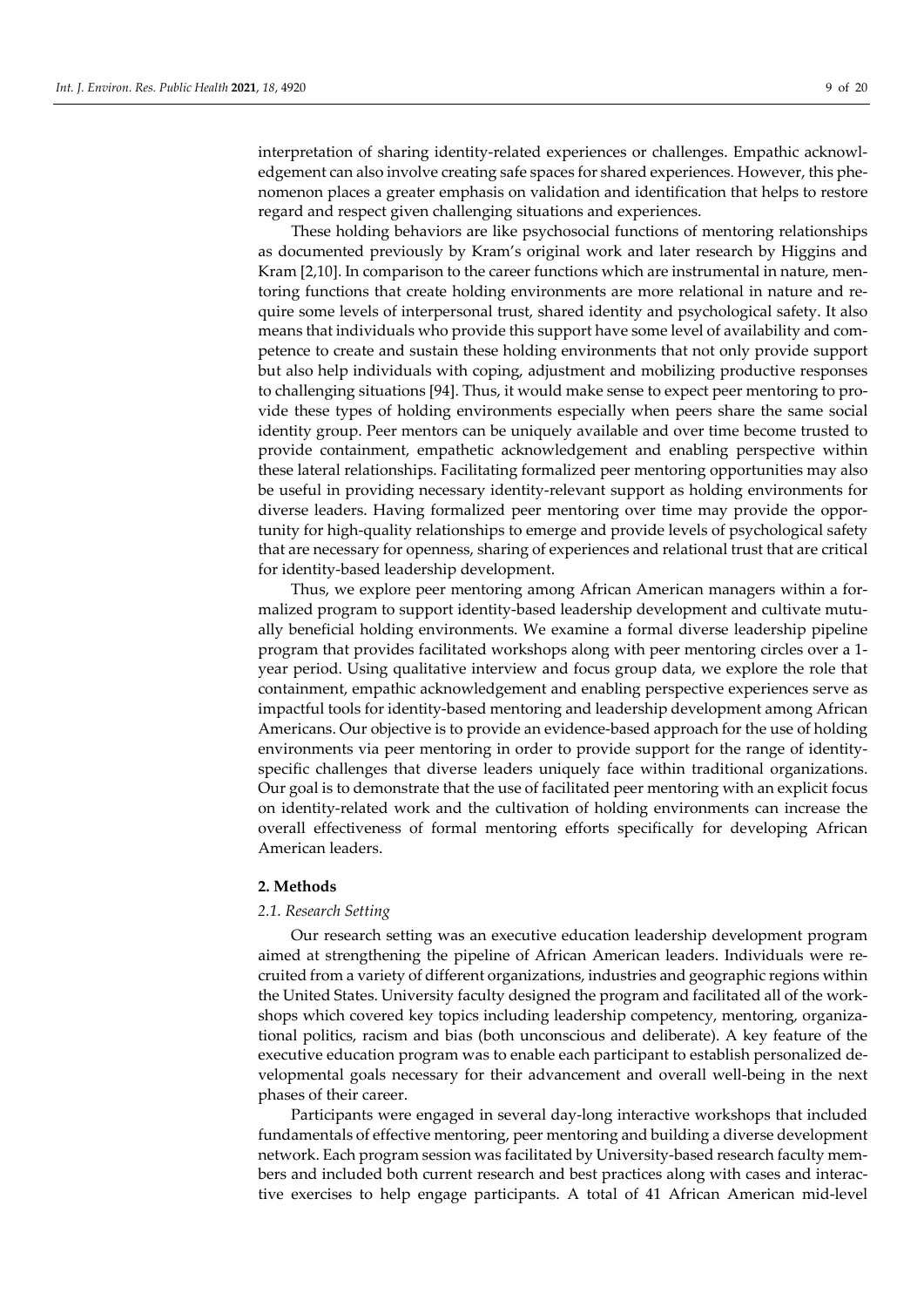managers participated in this year long program from companies within the private, public and non-profit sectors. Participants were recruited based on having achieved some level of current leadership responsibility within their respective organizations. All participants were based in the U.S. but worked in both local and global companies.

#### *2.2. Peer Mentoring Circles*

Participants were placed into peer mentoring "circles," which each consisted of 3–4 program participants. Each peer circle participated in workshop exercises and discussions during the program to help with the initial phases of relationship cultivation. Each peer circle was also assigned one of the faculty members as a "coach" to answer questions, provide check-ins to ensure the circles were staying connected and serve as a resource for questions, concerns and emerging needs throughout the program's duration. Attention was paid to ensure that each peer circle had a balance of diversity in terms of industry, gender, geographic region and professional expertise. All members were classified as "mid-career" in terms of overall tenure within their respective organizations. In addition, participants from the same organizations were deliberately not put into the same peer mentoring circles. Between program sessions, each faculty member did "check-ins" virtual meetings with the participants, for both ongoing evaluation and data collection.

### *2.3. Data Collection*

Two key points of data collection took place during the formal program. The first assessment took place three months after the initial program session where overview materials were presented, peer circles were formed and a discussion of the benefits and responsibilities of mentoring relationships were outlined. Each faculty coach conducted an hour-long telephone interview with each participant within their assigned peer mentoring circles. This initial point of data collection was to gather early-stage mentoring information including contact frequency and to solicit feedback from each participant. Several interview questions about their mentoring experiences were included and adopted from existing mentoring questions developed and validated by Ragins & McFarlin [99] and Thomas [100]. Interview questions included both open-ended questions and items taken from these established mentoring scales which were asked by faculty coaches. Using these established scales, participants were asked to verbally respond using a standard 1-5 Likert scale. We included several open-ended interview questions during the first phase of data collection and open-ended focus group questions during the second phase of data collection.

At the completion of the formal program, faculty coaches conducted in-person focus group interviews with each mentoring circle. A set of questions were developed that addressed participants' overall evaluation of the mentoring experience. Participants were also asked about the content of their interactions, sharing information, and reflections on the value of their peer-to-peer interactions. These discussions used open-ended questions which allowed for a content examination of the development of "holding behaviors" within the peer mentoring circles without prompting or pre-disposing responses to various questions.

# *2.4. Measures*

Our primary measures focus on the presence and frequency of holding behaviors. We examined participants' open-ended responses and coded mentions of behaviors or actions that illustrated the presence of holding behaviors as outlined by Kahn [94]:

1. Containment**—**creating a safe, reliable interactions that includes opportunities for others to express emotions, feelings and reactions. Key behaviors include: accessibility, attention, compassion and acceptance.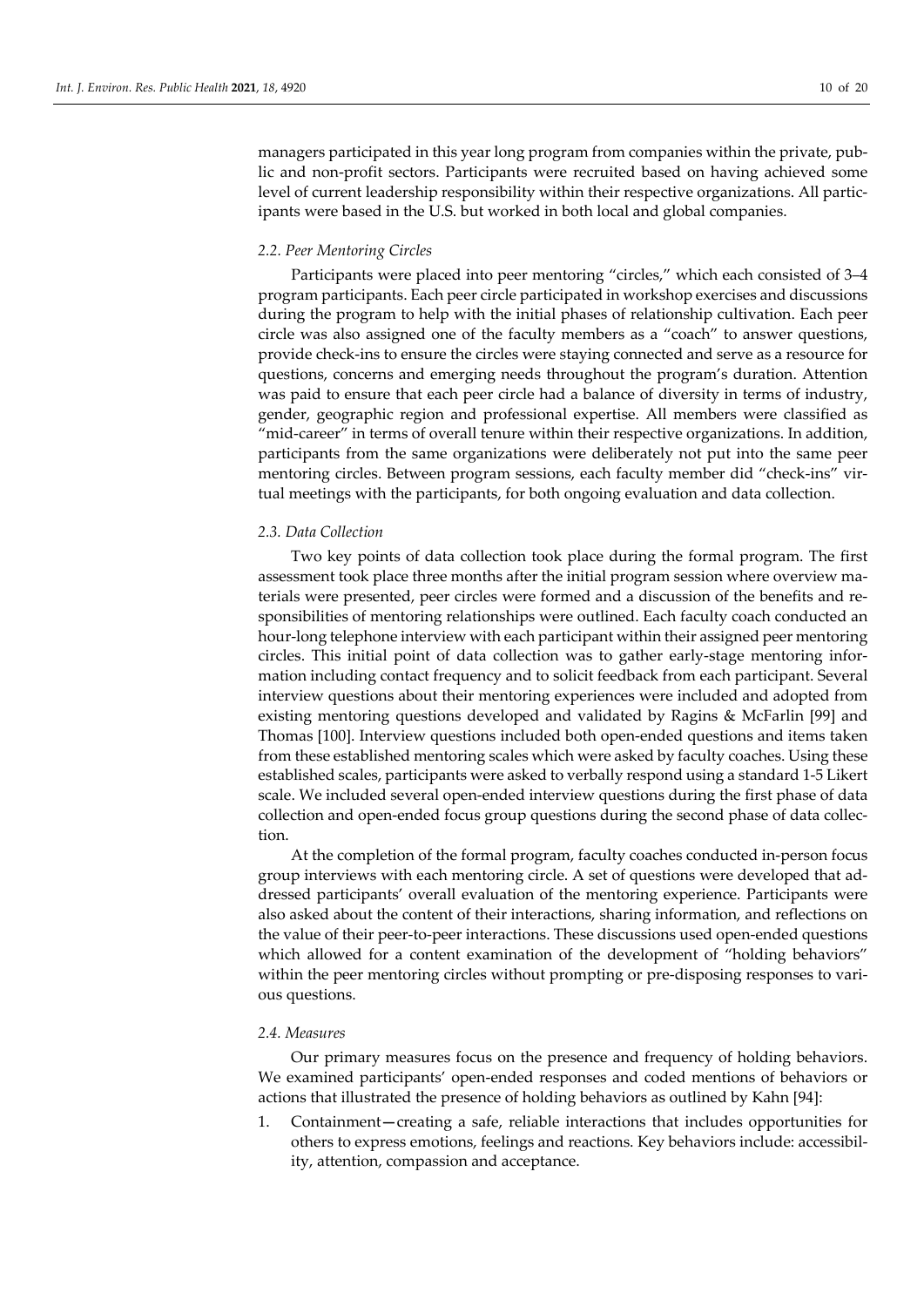- 2. Empathic Acknowledgement—creating empathic context that affirms the other's sense of being knowledgeable, worthwhile and valued. Key behaviors include: empathy, validation and acknowledgement of others self-exploration and questioning.
- 3. Enabling Perspective—creating a context in which others can discover a sense of competence, positive sense of self and creating a space for rational thought and action. Key behaviors include: self-reflection, sensemaking, task focusing and negotiated interpretation.

# **3. Results**

Our analysis focused primarily on qualitative data that was collected during both mid-program check-in interviews and focus groups at the end of the formal program. Thirty-seven of 41 participants were interviewed during the program mid-point which yielded a follow-up rate of 90%. This initial interview phase was to confirm that the mentoring relationships formed during were taking place and involved some level of meaningful interactions. A vast majority of participants reported having "occasional or frequent" (78%) interaction. Mentoring connections typically occurred via telephone (43%) or some combination of telephone and email (49%). Consistent with previous research, these early interactions tended to focus on "getting to know one another" with discussions centering on work-related activities and on the developmental action plans required as part of the formal program (56%). The overall level of satisfaction within this initial phase was quite high. A majority of participants (81%) reported that their relationship was either "effective" or "very effective" when asked to verbally respond based on a 5-point Likerttype scale. Using responses to questions that were adapted from previous mentoring scales, we examined the presence of either career or psychosocial mentoring functions during the early phase of these peer relationships. Among the most frequent types of mentoring functions reported were: role modeling (85%); acceptance and confirmation (75%); exposure and visibility (82%), counseling (52%) and friendship (27%).

Interestingly, some participants reported also talking about personal issues such as family–work balance and managing workplace conflicts, but these types of activities occurred less frequently among participants during this early stage of relationship initiation. During this early phase, a number of participants mentioned the importance of allocating time to cultivate their mentoring relationships and the value of having access to African American peers as part of the program, particularly when their organization lacked racial diversity among its leadership. While some discussion surrounding issues of race and how to be effective as a person of color in the organization was reported during our initial follow-up, the frequency of this type of sharing was limited during this initial phase of the peer mentoring program.

Peer Mentoring Interviews. Overall perceptions of the mentoring experience among our African American leaders were quite positive and remained positive across the yearlong program. During the last session of the program, we conducted face-to-face group interviews to discuss the mentoring experience and gain a better understanding of the value that participants received from interacting within their peer circles. Interestingly, we witnessed a change in the type of information that was shared between members of the mentoring circles as they continued to cultivate their relationships. Circle members reported most frequently talking about their own personal experiences related to career or life success and satisfaction relative to the previous interviews. Later discussions seemed to shift toward more specific leadership and personal development concerns (e.g., culture, dealing with conflict, racial issues). It is reasonable to conclude that these "tough" issues emerged as interpersonal trust was developed overtime during the program. There was also more information about the shared experiences surrounding racial identity related to their roles as leaders within the organization which was less prominent during the initial phase of the mentoring relationship.

Peer Mentoring Holding Behaviors. One of key aspects of our analyses was to examine the presence and type of holding behaviors within these peer mentoring relationships.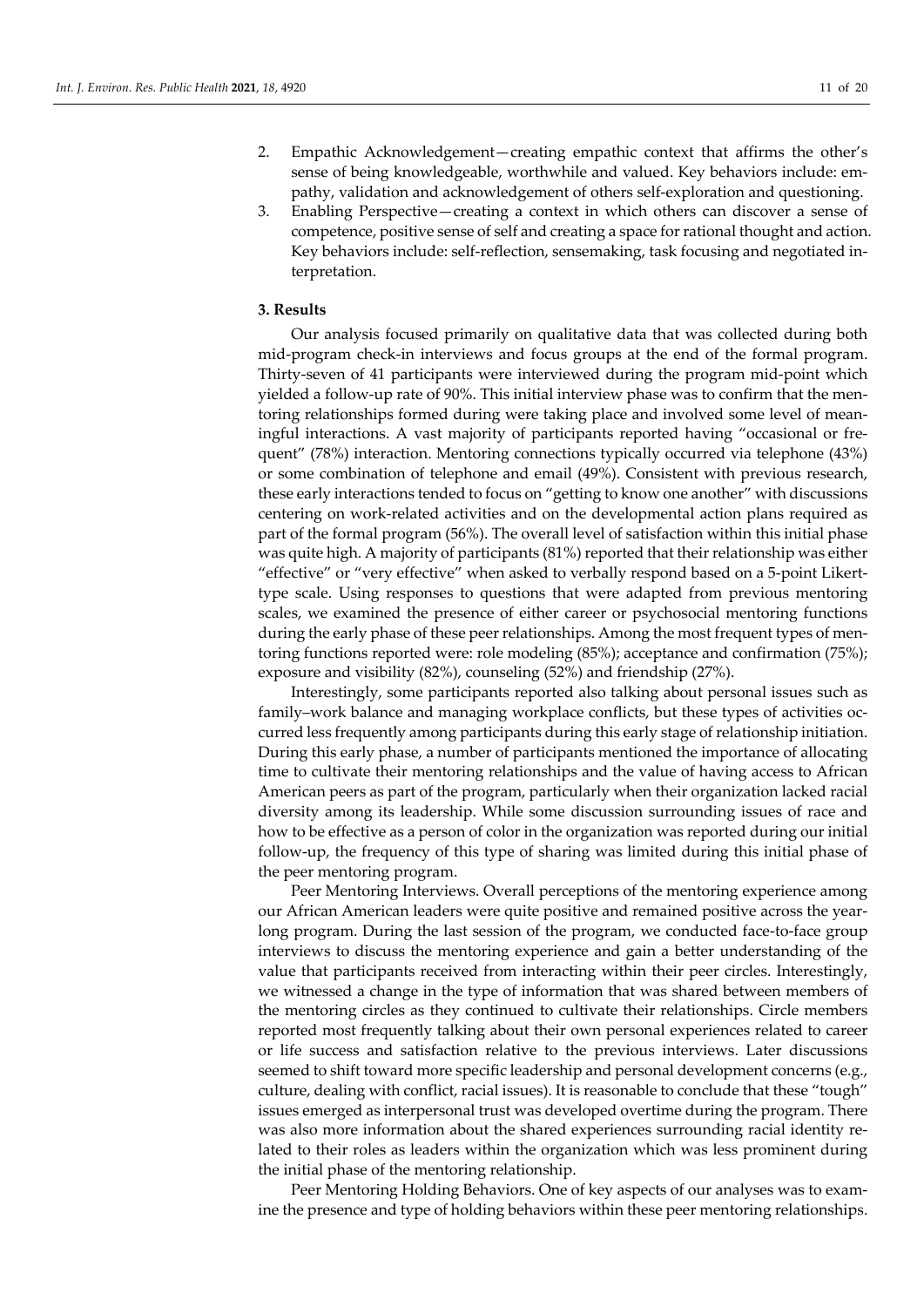We categorized participant responses based on the definitions of holding behaviors and found evidence of all three types as described by Kahn [94] but in varying degrees. Most frequently mentioned by peers were holding behaviors within the category of "enabling perspective." This category involves peer mentoring relationships that create a context where one can renew a sense of self in reference to work and other roles. The enabling perspective involves "making sense" out of experiences, situations, conflicts and other circumstances that they face within their leadership role. These enabling experiences involved conversations that provided a safe space for self-reflection, interpretation and on gaining greater understanding. Participants frequently shared that these peer mentoring relationships "provide an unbiased perspective" that allow for "an independent perspective not clouded by my organization." Often mentioned were issues of "fresh perspective," having an "external perspective," and advice from someone who is "not biased by corporate culture." Peer mentoring was also described as providing a strong "sounding board" from someone who "helped with my awareness."

Peer conversations that helped to make sense out of the experiences that were being faced which were similar because of issues of race and leadership. These conversations provided an "objective sounding board" because peers who were external to their organizations were often cited as most valuable. These conversations also included opportunities for peers to provide "greater focus" to one another in terms of what could be changed or controlled about their current circumstances. Participants shared that these conversations where sensemaking took place often lead to useful strategies for how to manage challenges, tasks and their overall careers. This finding is similar to what Kahn [94] calls, "negotiated interpretation" or helping others develop actionable interpretations of their situations where individuals feel less restricted due to anxiety, anger, or other emotions. The use of peers for these enabling perspectives was clearly the most dominant type of holding behaviors experienced by these peer mentoring circles (see Figure 1). A noteworthy observation is that enabling perspective as holding behaviors did not seem to be negatively impacted by the lack of face-to-face interaction among the peer mentoring circles. Engaging in sensemaking, self-reflection and negotiated interpretation appear to have taken place via distance communication tools (phone, video, email, etc.).

Next most frequently reported within these peer relationships at the end of the yearlong program were holding behaviors within the category of "empathic acknowledgment." These peer experiences focused on affirming ones' sense of self, providing validation for others' skills, knowledge or abilities and the expression of empathy where there is a shared identification of experiences around issues of race, gender, and what does it means to be a "leader." Participants mentioned that these peer relationships were valued because of the "safe haven" that provided "confidentiality" and "someone you can safely share ideas with." The presence of empathy, affect, understanding and psychological safety were key aspects of these leaders' experiences of holding behaviors from peer mentors of color (see Figure 1). Issues of confidentiality were mentioned frequently as part of empathic acknowledgment received from peers. This finding reflected a reluctance to trust those inside of the organization because of concerns with negative perceptions, backlash, retaliation and unwelcome disclosures, which could damage future career opportunities. Holding behaviors among these African American peer leaders may provide a unique "safe space" to address sensitive matters of race and identity that cannot be addressed with traditional senior level sponsors inside of the organization or even other peers inside of their organization.

We received fewer responses that would be examples of containment according to Kahn [94]. This dimension of holding behaviors involves creating a safe and reliable environment for sharing of experiences and feelings. The dimension of containment can appear to overlap somewhat with empathic acknowledgement. However, one distinction is the level of affect and depth of relational engagement. Containment involves paying attention to and showing compassion for other's situation, experiences and concerns. In contrast, empathic acknowledgement involves greater involvement through empathy,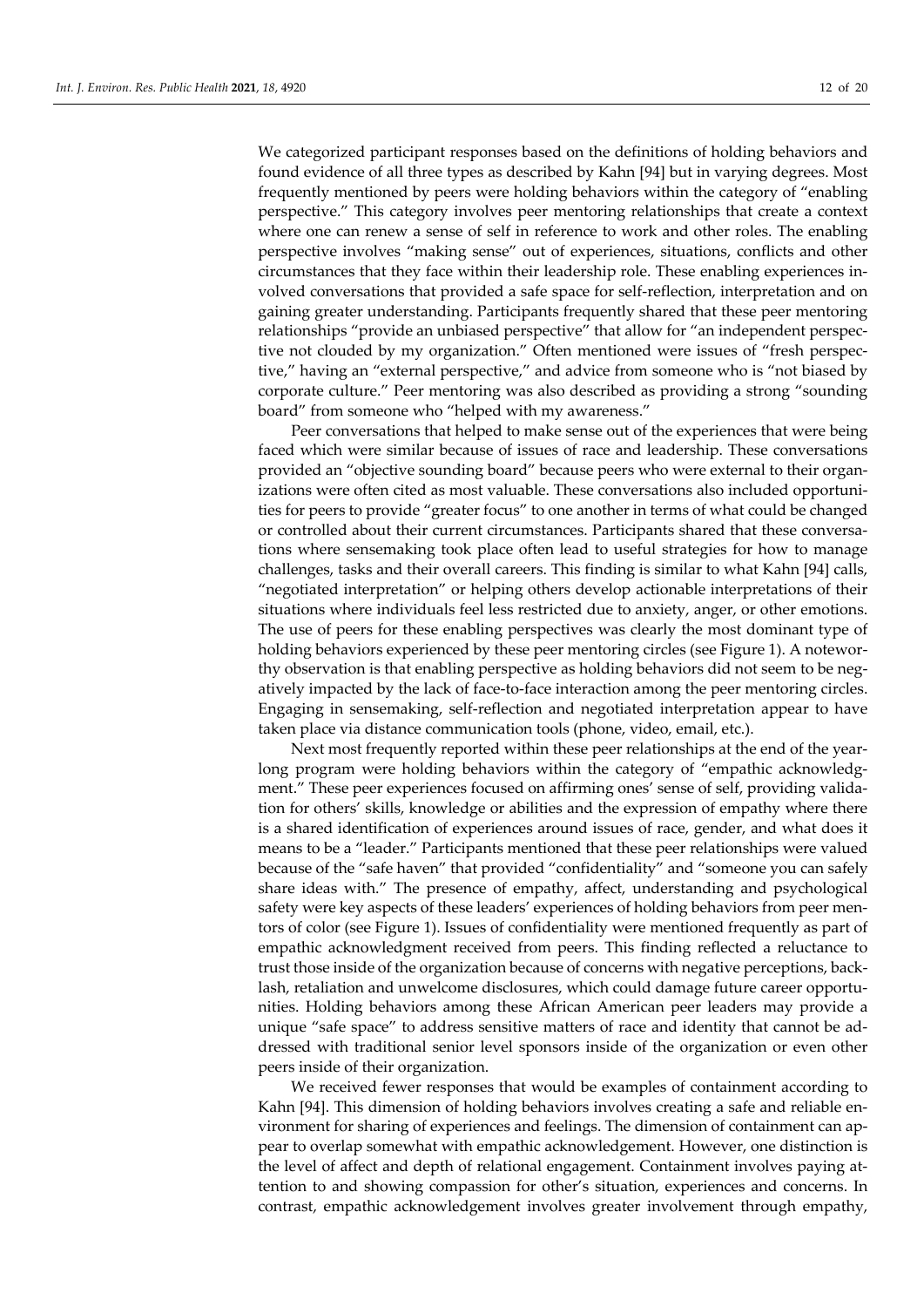validation and is much more likely to include reciprocal sharing. One way to define containment is by the individual feeling "cared for" or heard without negative judgements. Responses from African American peers that reflected containment centered around objective listening from a non-threatening, unbiased perspective. The notion of confidentiality and lack of "conflict of interest" were frequently shared as comments from peers reflecting this notion of containment. Thus, containment is clearly about "being heard" and receiving a compassionate, confidential response from an individual that shares similar identity-related issues or concerns (see Figure 1).



**Figure 1.** African American Leaders' Peer Mentoring Experiences.

During our group discussions, we also provided an opportunity for participants to share challenges and issues they faced within these peer mentoring circles. The comments from participants reflected an interesting paradox about the benefits versus limitations of external peer mentoring. While enabling perspective, empathic acknowledgement and containment were clearly benefits of these relationships, peer mentors external to the organizations have some limitations. For example, participants frequently shared that while external peers provide a "safe haven," the limitation is that they "may not appreciate some nuances of the organization" or "lack knowledge of key players" within their company. Issues such as "not knowing the structure" or "not knowing everything about their industry" were frequently mentioned. Lacking internal knowledge of the organizational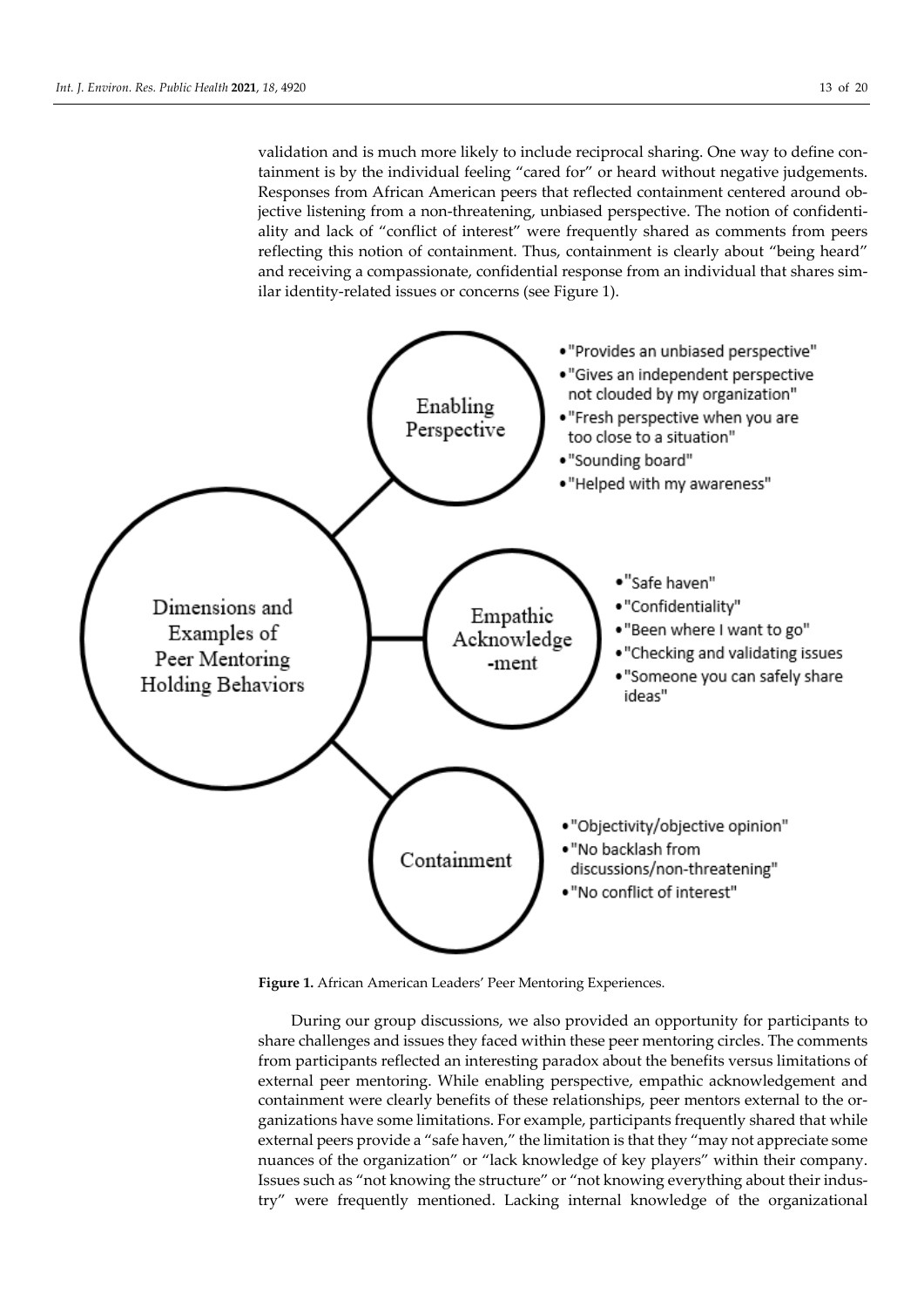dynamics was cited as a particular limitation when dealing with political issues or dynamics that are specific to a particular industry (e.g., public sector versus private sector).

A second limitation that participants shared about having external peer mentors related to the notion of mentors as a source of protection within their specific organizations. Several participants shared that while valuable, these formal peer mentoring relationships provided "limited protection" because they did "not have knowledge of the political scheme and key players" or ties inside of the same organizations. One participant shared that although supportive, their peer mentor "does not have their ear to the ground to help you navigate" as another example of the lack of protection. This finding is interesting as previous work tends to restrict issues of protection to being provided exclusively by more senior sponsors rather than lateral peer mentors. However, these African American leaders frequently mentioned that peers provided protection and a buffer within the environment, but that support is specific to internal rather than external peer mentors. The notion of "lack of protection" was frequently mentioned as a challenge and issue of concern among these African American leaders.

# **4. Discussion and Future Directions**

Based on our research findings, we contend that engaging in identity-based sensemaking for emerging African American leaders is essential for supporting their development especially as they build competence and confidence throughout their careers. This identity-based sensemaking is foundational for diverse leaders as they navigate unique challenges while often lacking access to informal networks and sources of information which allow them to effectively "make sense" of their experiences within the organization. Furthermore, the feedback and advice they may receive from non-Black mentors often comes from vastly different experiences within their organization [101]. Feedback from our participants clearly indicates that peer mentoring provides a unique safe space for this identity work to take place and can be facilitated by a well-designed formal program. Our program participants shared that peer mentoring provided a safe environment for the necessary work of identity to take place. This identity work takes the form of holding behaviors such as enabling perspectives, empathic acknowledgement and containment that are critical for the development, support and validation. Peer mentoring created a "safe space" for these diverse leaders to "make sense" out of issues of race and leadership. Our findings clearly show the benefit of external peer mentors who share key aspects of social identity as they provide both support and validation for diverse leaders that can be absent within traditional hierarchical mentoring especially when there are differences based on dimensions such as race and gender [3].

Peer mentoring was clearly seen as a positive resource that provides enabling perspectives which create a context for people to engage in sensemaking, self-reflection, and negotiated interpretation [94]. Our program participants frequently mentioned that peer mentors provide an "unbiased perspective" and "independent perspective" that are essential for making sense out of their roles as diverse leaders. Having access to peer mentors who share the same racial group identity appears to be essential for sensemaking that takes the unique issue of race (and other identity dimensions) into consideration. These "negotiated interpretations" that took place during peer mentoring interactions allowed African American leaders to have protected conversations about race and leadership. One of the benefits of these conversations was that they supported peer mentors in gaining a clear understanding of personal versus organizational factors that can impact their overall effectiveness. These discussions were important resources for diverse leaders to develop both competence and confidence within their leadership roles.

As we observed from participants' feedback, having protected conversations to better understand their role as a leader within the context of race, gender and other social identities provides a critical developmental experience to help them understand and navigate their organizational and career journeys. Thus, these enabling perspective holding behaviors provided by peers are a vital resource for developing clarity in both thought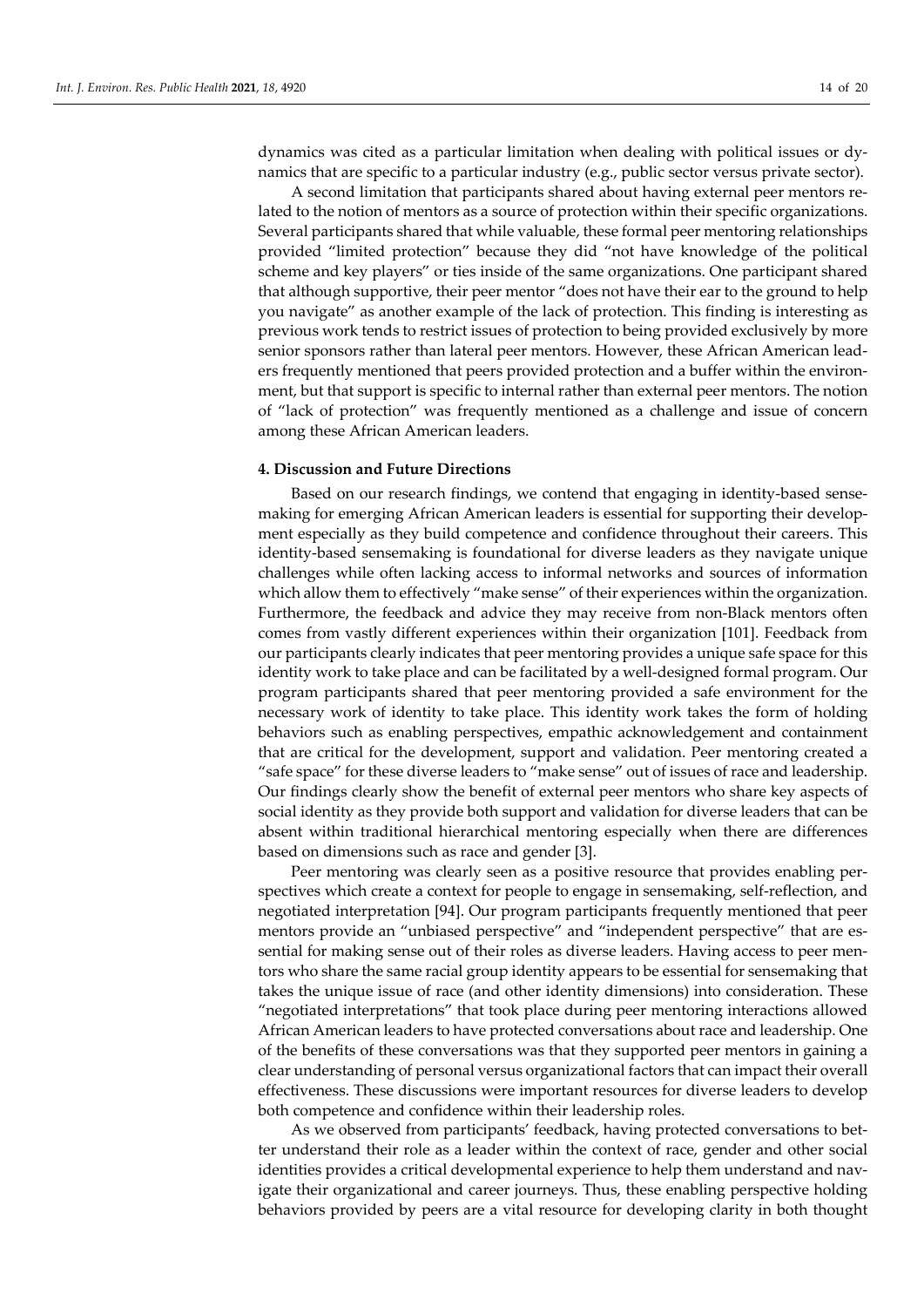and action as a leader. An enabling perspective may also be a resource that is uniquely provided by peers external to the individual's organization. Our participants frequently mentioned that peer circles provided an unbiased perspective or sounding board that was not biased or clouded by the dynamics within their own organizations. Clearly this is a critical aspect of the sensemaking process that external peers can provide and one that is important to the unique experience of being an African American leader.

One of the key features of our formalized program is the longitudinal nature of the peers mentoring effort. Clearly having peer mentoring over this year-long period allowed for the development of holding behaviors that Kahn [94] labeled as "empathic acknowledgment." This acknowledgement involves empathy, validation and acceptance of others' experiences and perspectives. Thus, participants in peer relationships must have developed some level of trust which cannot be accomplished by a short-term program or a single workshop experience. Participants shared feedback after at the end of our year-long program that peer mentors provided a safe, confidential and trusted source of support and validation. This finding is consistent with Kahn's notion that holding behaviors provide an affirming environment where the individual feels safe, valued and accepted [94]. This type of relational trust must be developed over time and facilitated by norms of acceptance, identity and validation which were essential elements of our program model. While we did not explicitly assess the difference between empathic acknowledgement of external versus internal peer mentors, feelings of psychological safety may likely be higher if provided by external peers because concerns over confidentiality, politics and trust are not as problematic as in the case of peers inside of the same organization.

We observed less frequent examples among our peer mentors of containment, which takes place when peers "remain in other's vicinity, allowing time and space for uninterrupted contact and connections" (p. 269) [94]. This absence may be a consequence of the remote nature of these peer mentoring relationships, since individuals were not only in different organizations but frequently in different geographic locations. Our participants shared that one challenge of these external peer mentors was lack of face-to-face access, which is essential for experiencing containment as a holding behavior. They often shared concerns over being unable to connect in "real time" such that gaining access was limited due to differences in location, time zone and overall availability. Containment frequently involves an individual feeling "cared for," connected and "un-alone," which can be difficult to maintain within peers who face obstacles to availability and accessibility. While there may be no way to provide all aspects of holding behaviors in a signal peer mentoring program, participant feedback speaks to the importance of creating a diverse developmental network such that multiple relationships are available in order to meet leaders' diverse needs [2].

This research confirms the importance of peer mentoring, identity work and holding environments for the development of diverse leaders. Over this year-long program, we witnessed important "identity work" being done within these peer mentoring circles. Perspectives based on social categorization argue for identity work as a process of integration of identities [78]. It is clear from the findings of our program that peer mentors can provide both a safe space and a buffer for the necessary work of identity. As peers continue to develop trust over time, they may experience identity transformation as the co-creation of new identities within organizational leadership that are an integration of both traditional and diverse leadership identities. This type of co-creation involves the transformation of diverse identities into a collective or superordinate identity similar to what has been discussed as strategies for the reduction of intergroup bias and conflict, known as the common identity model [102]. This acceptance and integration of previously conflicting or diverse identities are suggested as an important transformation process that can be facilitated by diversified mentoring relationships when identity work is an explicit and permitted aspect of developing diverse leaders [103,104].

This acknowledgement suggests that identity work must be part of the explicit content of mentoring diverse leaders that provides a "safe place," helps to support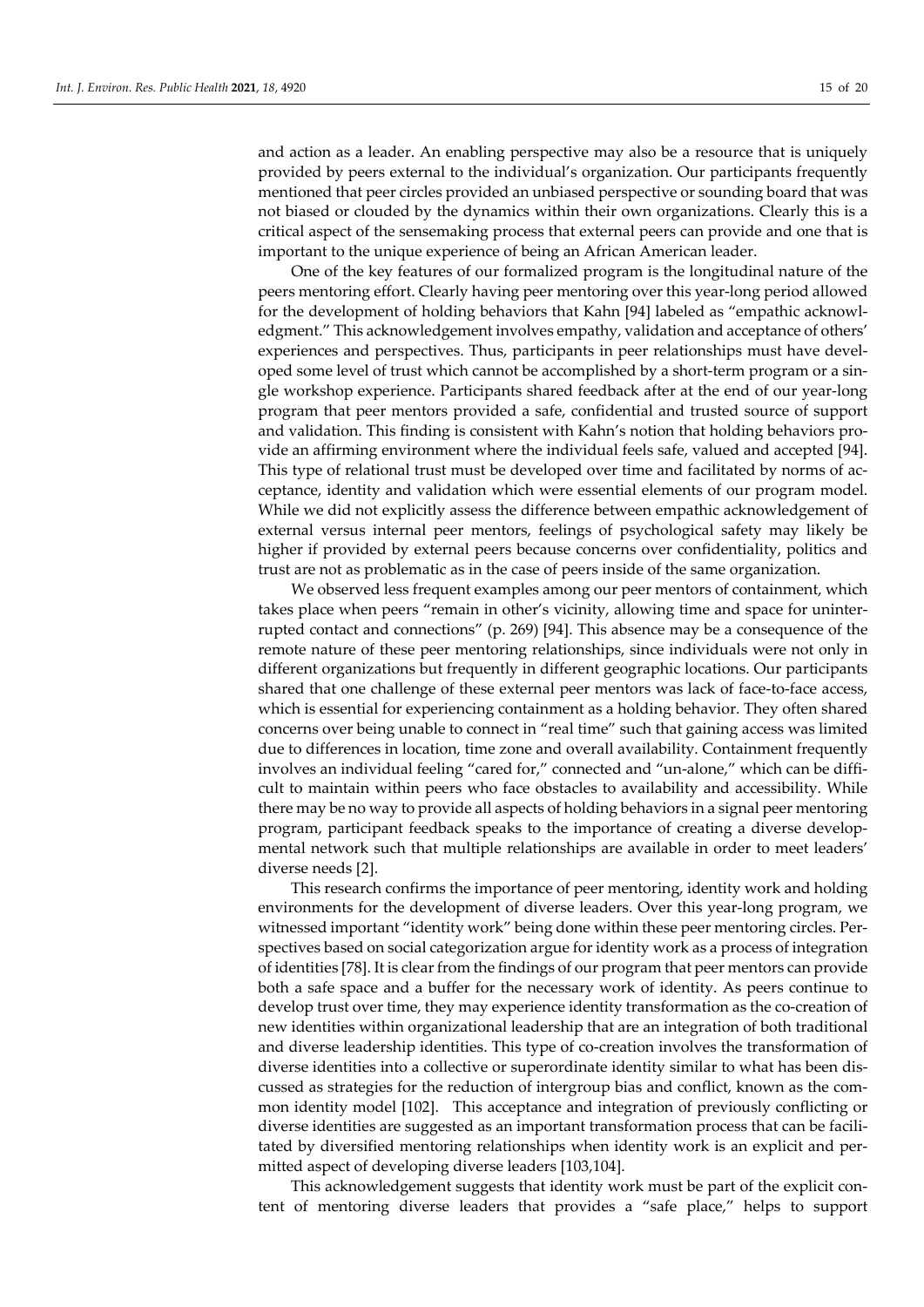sensemaking and provides validation in order to overcome biases and traditional obstacles. This approach may be useful for other types of mentoring where issues of trust and psychological safety are important such as leadership programs that are devoted to role modeling of ethical behavior [105]. If mentoring efforts are not sensitive to the necessary work of identity for diverse leaders, then acceptance and confirmation challenges will continue to serve as obstacles to forming high-quality mentoring relationships [106]. This component is an important aspect of mentoring diverse leaders that not only acknowledges that transformative processes are important but also accepts that shared identity work is necessary. Instead of focusing on a one-size-fits all approach to mentoring diverse leaders, programs that combine efforts across different types of mentoring (e.g., one-toone, peer mentoring, role modeling, reverse mentoring, etc.) and purposefully provide a safe space for identity work to take place may be a more effective approach for developing the pipeline of diverse leaders [101]. While peer mentoring, as well as other types of programs, may be seen as more complex and expensive, the benefits of diversified mentoring relationships that is documented by extensive research support a strong return on this investment of time and resources [28].

**Author Contributions:** Conceptualization, A.J.M., S.B.-B., D.M.P.J.; methodology, A.J.M., S.B.-B., D.M.P.J.; formal analysis, A.J.M., S.B.-B., D.M.P.J.; writing-original draft preparation, A.J.M., S.B.- B., D.M.P.J.; writing-review and editing, A.J.M., S.B.-B., D.M.P.J.; project administration, A.J.M. All authors have read and agreed to the published version of the manuscript.

**Funding:** This research received no external funding.

**Institutional Review Board Statement:** Institutional Review Board review and approval were not required for this study due to classification as program evaluation.

**Informed Consent Statement:** Informed consent was obtained from all subjects involved in the study as part of program participation.

**Data Availability Statement:** Datasets from this research and not available.

**Conflicts of Interest:** The authors declare no conflict of interest.

#### **References**

- 1. Allen, T.D.; Eby, L.T.; Poteet, M.L.; Lentz, E.; Lima, L. Career Benefits Associated with Mentoring for Proteges: A Meta-Analysis. *J. Appl. Psychol.* **2004**, *89*, 127–136, doi:10.1037/0021-9010.89.1.127.
- 2. Higgins, M.C.; Kram, K.E. Reconceptualizing mentoring at work: A developmental network perspective. *Acad. Manag. Rev.* **2001**, *26*, 264, doi:10.2307/259122.
- 3. Murrell, A.J.; Blake-Beard, S. *Mentoring Diverse Leaders: Creating Change for People, Processes, and Paradigms*; Routledge Press: New York, NY, USA, 2017.
- 4. Thomas, D.A.; Gabarro, J.J. *Breaking through: The Making of Minority Executives in Corporate America*; Harvard University Press: Boston, MA, USA, 1999.
- 5. Newman, A.; Donohue, R.; Eva, N. Psychological safety: A systematic review of the literature. *Hum. Resour. Manag. Rev.* **2017**, *27*, 521–535.
- 6. Cheng, C.-Y.; Sanchez-Burks, J.; Lee, F. Connecting the dots within creative performance and identity integration. *Psychol. Sci.*  **2008**, *19*, 1178–1184.
- 7. Murrell, A.J.; Blake-Beard, S.; Porter, D.M.; Perkins-Williamson, A. Inter-organizational formal mentoring: Breaking the concrete ceiling sometimes requires support from the outside. *Hum. Resour. Manag.* **2008**, *47*, 275–294.
- 8. Roberts, L.M.; Cha, S.E.; Hewlin, P.F.; Settles, I.H. *Bringing the Inside Out: Enhancing Authenticity and Positive Identity in Organizations, Exploring Positive Identities and Organizations: Building a Theoretical and Research Foundation*; Routledge: New York, NY, USA, **2009**; pp. 149–170.
- 9. Allen, T.D.; Eby, L.T.; Chao, G.T.; Bauer, T.N. Taking stock of two relationship aspects of organizational life: Tracing the history and shaping the future of socialization and mentoring research. *J. Appl. Psychol.* **2017**, *201*, 324–337.
- 10. Kram, K. E. *Mentoring at work: Developmental relationships in organizational life*. Scott, Foresman: Glenview, IL, USA, 1985.
- 11. Allen, T.D.; Eby, L.T.; Lentz, E. Mentorship behaviors and mentorship quality associated with formal mentoring programs: Closing the gap between research and practice. *J. Appl. Psychol.* **2006**, *91*, 567–578, doi:10.1037/0021-9010.91.3.567.
- 12. Brabazon, T.; Schulz, S. Braving the bull: Women, mentoring and leadership in higher education. *Gend. Educ.* **2018**, *32*, 1–18, doi:10.1080/09540253.2018.1544362.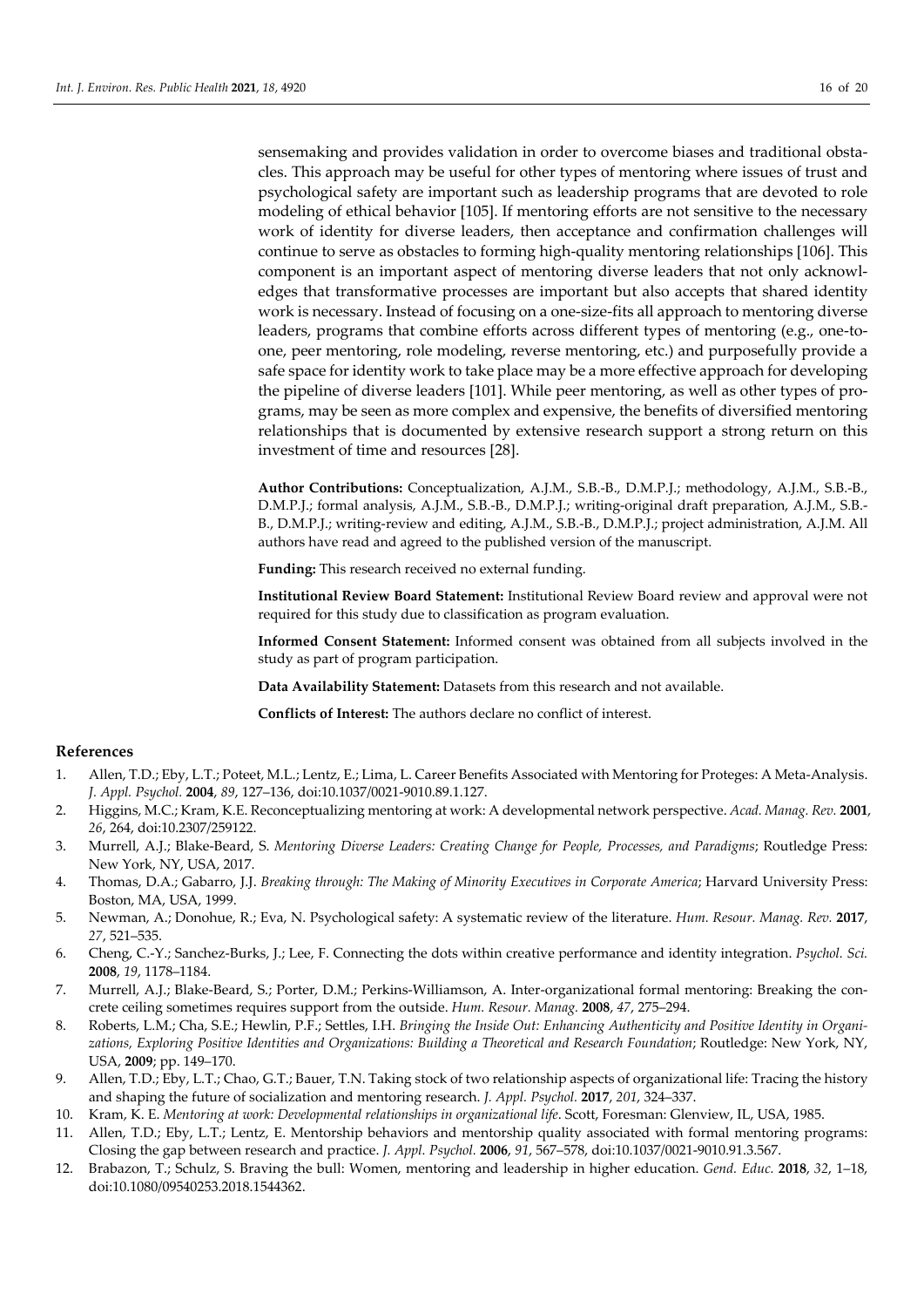- 13. Murrell, A.J.; Zagenczyk, T.J. The gendered nature of role model status: An empirical study. *Career Dev. Int.* **2006**, *11*, 560–578, doi:10.1108/13620430610692953.
- 14. Wanberg, C.R.; Welsh, E.T.; Hezlett, S.A. Mentoring research: A review and dynamic process model. In *Research in Personnel and Human Resources Management*; Elsevier Publishing: New York, NY, USA, 2004; Volume 22, pp. 39–124.
- 15. Murrell, A.J.; Crosby, F.J.; Ely, R.J. (Eds.) *Mentoring Dilemmas: Developmental Relationships within Multicultural Organizations*; Taylor Francis: Philadelphia, PA, USA, 1999.
- 16. Scandura, T.A. Mentorship and career mobility: An empirical investigation. *J. Organ. Behav.* **1992**, *13*, 169–174, doi:10.1002/job.4030130206.
- 17. Kroll, J.; Blake-Beard, S.; McMillian-Roberts, K. An exploration of the peer group mentoring experiences of university female basketball athletes. *Mentor. Tutor. Partnersh. Learn.* **2020**, *28*, 229–252, doi:10.1080/13611267.2020.1749355.
- 18. Kram, K.E.; Isabella, L.A. Mentoring alternatives: The role of peer relationships in career development. *Acad. Manag. J.* **1985**, *28*, 110–132.
- 19. McManus, S.E.; Russell, J. Peer mentoring relationships. In *The Handbook of Mentoring at Work: Theory, Research, and Practice*; SAGE Publications: Thousand Oaks, CA, USA, 2012; pp. 273–298.
- 20. Ensher, E.A.; Heun, C.; Blanchard, A. Online mentoring and computer-mediated communication: New directions in research. *J. Vocat. Behav.* **2003**, *63*, 264–288, doi:10.1016/s0001-8791(03)00044-7.
- 21. Friedman, R.; Kane, M.; Cornfield, D.B. Social support and career optimism: Examining the effectiveness of network groups among black managers. *Hum. Relat.* **1998**, *51*, 1155–1177.
- 22. Giscombe, K. Advancing women through the glass ceiling with formal mentoring. In *The Handbook of Mentoring at Work: Theory, Research, and Practice*; SAGE Publications: Thousand Oaks, CA, USA, 2012; pp. 549–572.
- 23. Nair N, Vohra N. Mentoring as a means to achieve inclusion. In., Murrell, A.J. & Blake-Beard, *Mentoring diverse leaders: Creating change for people, processes and paradigms*, Routledge, New York, NY, USA, **2017**, pp. 124-144.
- 24. Blake-Beard, S.D. The costs of living as an outsider within: An analysis of the relationships and career success of Black and White women in the corporate sector. *J. Career Dev.* **1999**, *26*, 21–36.
- 25. Dreher, G.F.; Ash, R.A. A comparative study of mentoring among men and women in managerial, professional, and technical positions. *J. Appl. Psychol.* **1990**, *75*, 539.
- 26. Viator, R.E. The association of formal and informal public accounting mentoring with role stress and related job out-comes. *Account. Organ. Soc.* **2001**, *26*, 73–93.
- 27. Ragins, B.R. Diversified mentoring relationships in organizations: A power perspective. *Acad. Manag. Rev.* **1997**, *22*, 482–521.
- 28. Blake-Beard, S.D.; Murrell, A.; Thomas, D. Unfinished business: The impact of race on understanding mentoring relationships. In *The Handbook of Mentoring at Work: Theory, Research, and Practice*; Ragins, B.R., Kram, K.E., Eds.; SAGE Publications: Thousand Oaks, CA, USA, 2012; pp. 223–248.
- 29. Blake-Beard, S., Murrell, A., Krothapalli, V., Halem, J., & Kweder, M. Mentoring as a connecting competency builder. In *Positive Organizing in a Global Society: Understanding and Engaging Differences for Capacity Building and Inclusion*; Routledge: London, UK, 2015; pp. 110.
- 30. Carroll, B.; Levy, L. Leadership development as identity construction. *Manag. Commun. Q.* **2010**, *24*, 211–231, doi:10.1177/0893318909358725.
- 31. Caza, B.B.; Wilson, M.G. Me, myself, and I: The benefits of work-identity complexity. In *Exploring Positive Identities and Organizations: Building a Theoretical and Research Foundation*; Roberts, L.M., Dutton, J.E., Eds.; Routledge Taylor and Francis Group: New York, NY, USA, 2009; pp. 99–123.
- 32. De Rue, D.S.; Ashford, S.J. Who will lead and who will follow? A social process of leadership identity construction in organizations. *Aca. Manag. Rev.* **2010**, *35*, 627–647.
- 33. Thomas, D.A. The impact of race on managers' experiences of developmental relationships (mentoring and sponsorship): An intra‐organizational study. *Jnl. of Org. Beh.* **1990**, *11*(6), 479–492.
- 34. Murrell, A. J., & James, E. H. Gender and diversity in organizations: Past, present, and future directions. *Sex Roles*, **2001**, *45*(5), 243–257.
- 35. James, E. H. Race-related differences in promotions and support: Underlying effects of human and social capital. *Org. Sci.*, **2000**, *11*(5), 493–508.
- 36. Beattie, R. S., & McDougall, M. F. Inside or outside HRM? Locating lateral learning: two case studies from the voluntary sector. HRM–the Inside Story, Sage: London, UK, 1997.
- 37. Young, A. M., & Perrewe, P. L. What did you expect? An examination of career-related support and social support among mentors and protégés. *J of Manag.* **2000**, *26*(4), 611–632.
- 38. Young, A. M., & Perrewé, P. L. (2004). The role of expectations in the mentoring exchange: An analysis of mentor and protégé expectations in relation to perceived support. *J of Manag. Iss.* **2004**, 103–126.
- 39. Eby, L.T.; Allen, T.D.; Hoffman, B.J.; Baranik, L.E.; Sauer, J.B.; Baldwin, S.; Evans, S.C. An interdisciplinary meta-analysis of the potential antecedents, correlates, and consequences of protégé perceptions of mentoring. *Psychol. Bull.* **2013**, *139*, 441–476.
- 40. Higgins, M.C.; Thomas, D.A. Constellations and careers: Toward understanding the effects of multiple develop-mental relationships. *J. Organ. Behav.* **2001**, *22*, 223–247.
- 41. Nonaka, I. A dynamic theory of organizational knowledge creation. *Org. Sci.* **1994***, 5*(1), 14–37.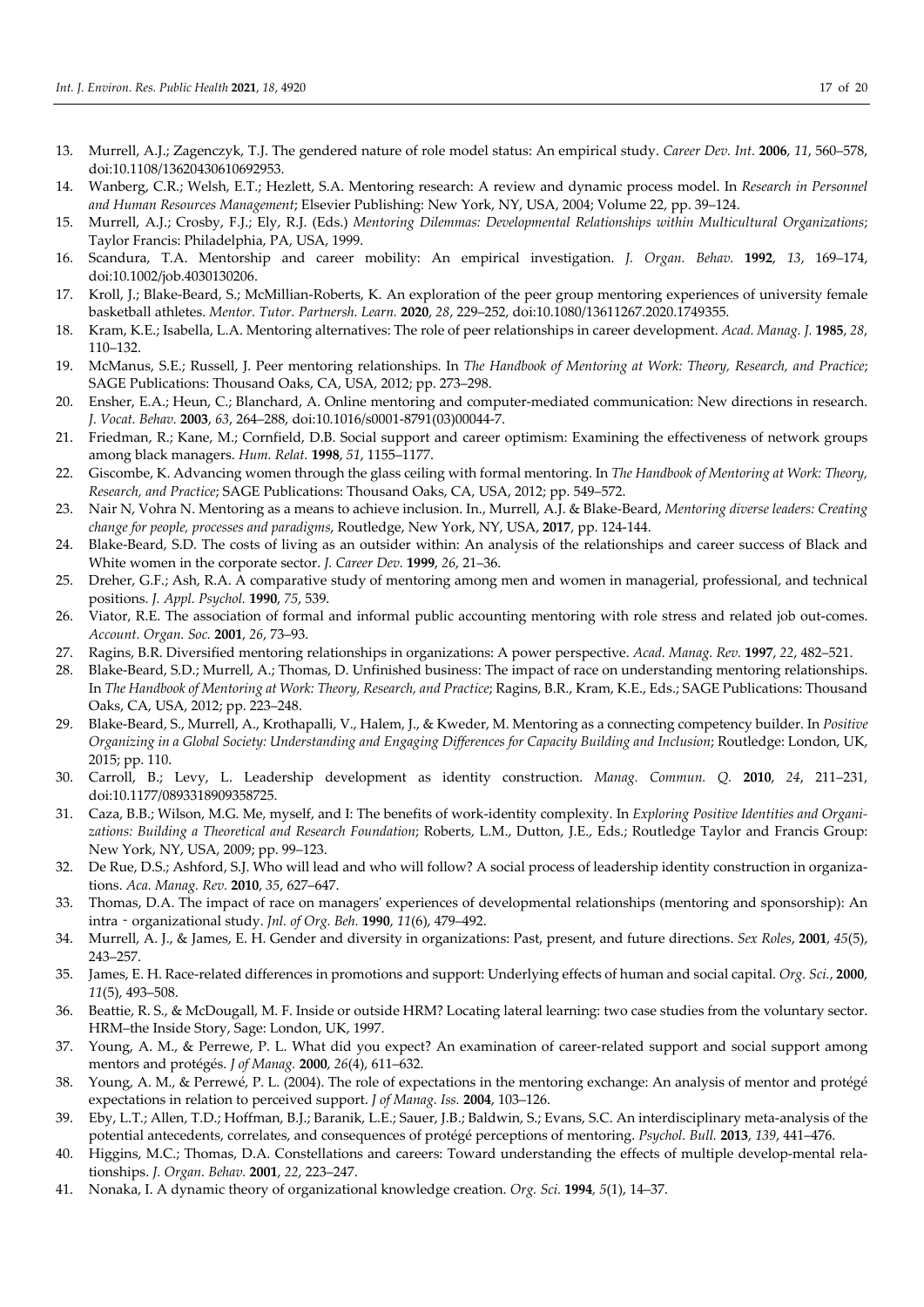- 42. Swap, W., Leonard, D., Shields, M., & Abrams, L. Using mentoring and storytelling to transfer knowledge in the workplace. *J. of Manag. Info. Sys*. **2001**, *18*(1), 95–114.
- 43. Murrell, A. J., & South-Paul, J. E. The emerging power of peer mentoring within academic medicine. In., Murrell, A.J. & Blake-Beard, *Mentoring diverse leaders: Creating change for people, processes and paradigms*, Routledge, New York, NY, USA, **2017**, pp. 85– 103.
- 44. Bandura, A. Social-learning theory of identificatory processes. *Handbook of socialization theory and research*, **1969**, *213*, 262.
- 45. Salancik, G. R., & Pfeffer, J. A social information processing approach to job attitudes and task design. *Admin. Sci. Quart*. **1978**, 224–253.
- 46. Festinger, L. A theory of social comparison processes. *Hum. Rel.* **1954**, *7*(2), 117–140.
- 47. Bommer, W. H., Miles, E. W., & Grover, S. L. Does one good turn deserve another? Coworker influences on employee citizenship. *Jnl of Organ. Beh*. **2003**, *24*(2), 181-196.
- 48. Ibarra, H. Provisional selves: Experimenting with image and identity in professional adaptation. *Adm. Sci., Quart*. **1999**, 764– 791.
- 49. Files, J. A., Blair, J. E., Mayer, A. P., & Ko, M. G. Facilitated peer mentorship: a pilot program for academic advancement of female medical faculty. *Jnl of Woman's Health* **2008**, *17*(6), 1009–1015.
- 50. Creary, S.J.; Caza, B.B.; Roberts, L.M. Out of the box? How managing a subordinate's multiple identities affects the quality of a manager-subordinate relationship. *Acad. Manag. Rev.* **2015**, *40*, 538–562, doi:10.5465/amr.2013.0101.
- 51. Ely, R. J., Ibarra, H., & Kolb, D. M. Taking gender into account: Theory and design for women's leadership development programs. *Acad. of Manag. Learn. & Educ*. **2011**, *10*(3), 474–493.
- 52. McClure, E., & Black, L. (2013). The role of the clinical preceptor: an integrative literature review. *Jnl. of Nurs. Educ.* **2013**, *52*(6), 335–341.
- 53. Coleman, J. S., Katz, E., & Menzel, H. (1966). Medical innovation: a diffusion study. Indianapolis, The Bobbs-Merril Company. *Science* **1966**, *12*, 481–483.
- 54. Burkhardt, M. E. Social interaction effects following a technological change: A longitudinal investigation. *Acad. of Manag. Jnl*. **1994**, *37*(4), 869–898.
- 55. Meyer, M. A. The dynamics of learning with team production: Implications for task assignment. *The Quart. Jnl. of Econ*. **1994**, *109*(4), 1157–1184.
- 56. Dabos, G. E., & Rousseau, D. M. Mutuality and reciprocity in the psychological contracts of employees and employers. *Jnl of App. Psych*. **2004**, *89*(1), 52.
- 57. Seto-Pamies, D.; Papaoikonomou, E. A multi-level perspective for the integration of Ethics, Corporate Social Responsibility and Sustainability (ECSRS) in management education. *J. Bus. Ethics* **2016**, *136*, 523–538.
- 58. Ibarra, H., & Andrews, S. B. Power, social influence, and sense making: Effects of network centrality and proximity on employee perceptions. *Admin. Sci. Quart*. **1993**, 277–303.
- 59. McAllister, D. J. Affect-and cognition-based trust as foundations for interpersonal cooperation in organizations. *Acad. of Manag. Jnl.* **1995**, *38*(1), 24–59.
- 60. Haas, M. R., & Hansen, M. T Different knowledge, different benefits: Toward a productivity perspective on knowledge sharing in organizations. *Strat. Manag. Jnl*. **2007**, *28*(11), 1133-1153.
- 61. Sparrowe, R. T., Liden, R. C., Wayne, S. J., & Kraimer, M. L. Social networks and the performance of individuals and groups. *Acad. of Manag. Jnl.* **2001**, *44*(2), 316–325.
- 62. DeCastro, R., Sambuco, D., Ubel, P. A., Stewart, A., & Jagsi, R. Mentor networks in academic medicine: moving beyond a dyadic conception of mentoring for junior faculty researchers. *Acad. Med*. **2013,** *88*(4), 488.
- 63. Sánchez, J.; Peters, L.; Lee-Rey, E.; Strelnick, H.; Garrison, G.; Zhang, K.; Spencer, D.; Ortega, G.; Yehia, B.; Berlin, A.; et al. Racial and Ethnic Minority Medical Students' Perceptions of and Interest in Careers in Academic Medicine. *Acad. Med.* **2013**, *88*, 1299– 1307, doi:10.1097/acm.0b013e31829f87a7.
- 64. Marsden, P. V. Homogeneity in confiding relations. *Soc. Net.* **1988**, *10*(1), 57–76.
- 65. Gibson, D. E. Developing the professional self-concept: Role model construals in early, middle, and late career stages. *Org. Sci*. **2003**, *14*(5), 591–610.
- 66. Wheeler, L., & Miyake, K. Social comparison in everyday life. *Jnl. of Per. & Soc. Psych*. **1992**, *62*(5), 760.
- 67. Coleman, J. S. Social capital in the creation of human capital. *Amer. Jnl. Soc.* **1988**, *94*, 95–120.
- 68. Sias, P. M., & Cahill, D. J. From coworkers to friends: The development of peer friendships in the workplace. *West. Jnl. of Comm*. **1998**, *62*(3), 273–299.
- 69. Morrison, E. W Newcomers' relationships: The role of social network ties during socialization. *Acad. of Manag. Jnl*. **2002**, *45*(6), 1149–1160.
- 70. Krackhardt, D., & Stern, R. N. Informal networks and organizational crises: An experimental simulation. *Soc. Psych. Quart*. **1988**, 123–140.
- 71. Kilduff, M The interpersonal structure of decision making: A social comparison approach to organizational choice. *Org. Beh. & Hum. Dec. Proc.*, **1990**, *47*(2), 270–288.
- 72. Bussey-Jones, J., Bernstein, L., Higgins, S., Malebranche, D., Paranjape, A., Genao, I., ... & Branch, W. Repaving the road to academic success: the IMeRGE approach to peer mentoring. *Acad. Med*. **2006**, *81*(7), 674–679.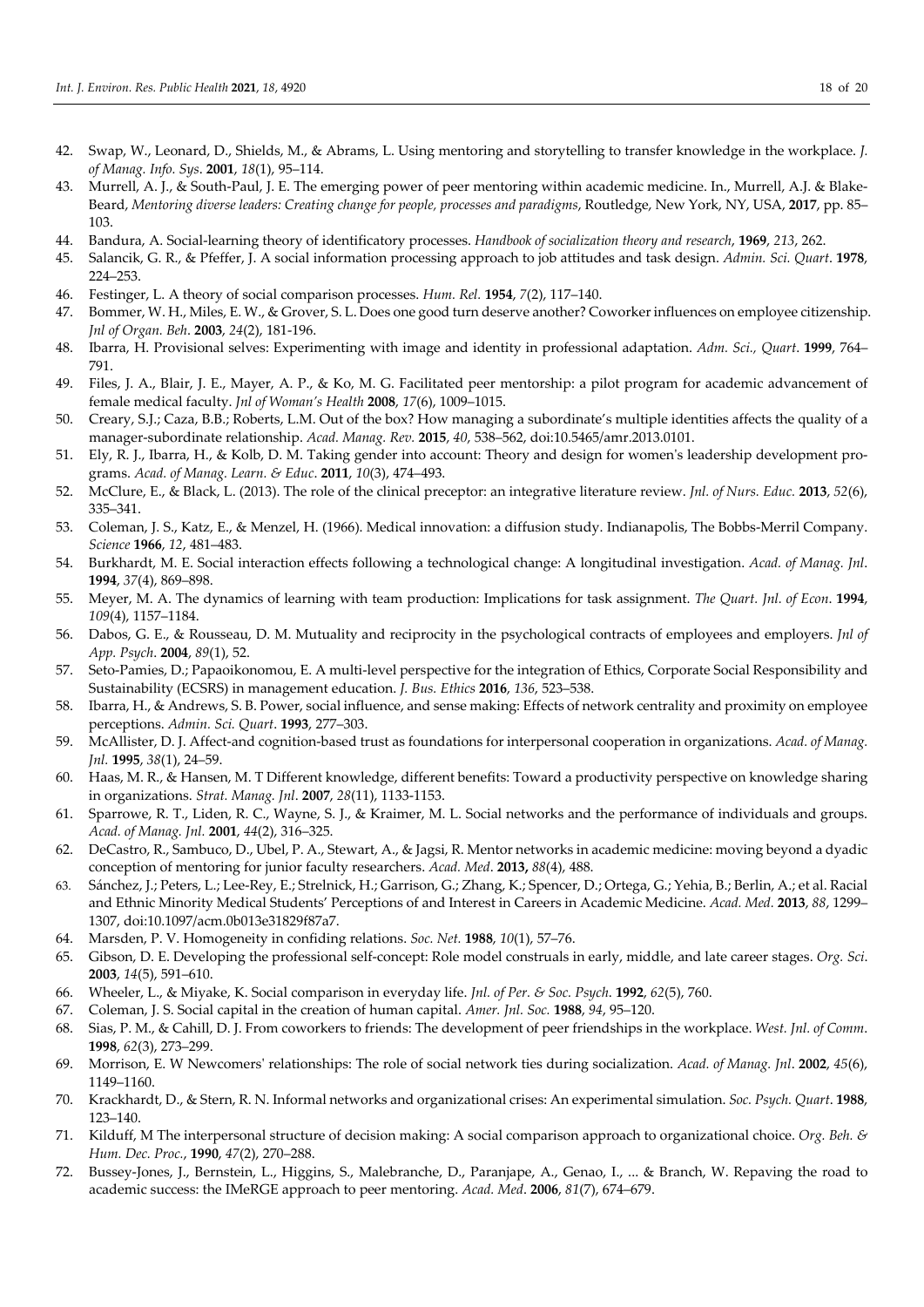- 73. Zagenczyk, T. J., Gibney, R., Murrell, A. J., & Boss, S. R. Friends don't make friends good citizens, but advisors do. *Grp. & Org. Manag*. **2008**, *33*(6), 760–780.
- 74. Ostroff, C., & Kozlowski, S. W. Organizational socialization as a learning process: The role of information acquisition. *Per. Psych.* **1992**, *45*(4), 849–874.
- 75. Varkey, P.; Jatoi, A.; Williams, A.; Mayer, A.; Ko, M.; Files, J.; Blair, J.; Hayes, S. The positive impact of a facilitated peer mentoring program on academic skills of women faculty. *BMC Med Educ.* **2012**, *12*, 14, doi:10.1186/1472-6920-12-14.
- 76. Ibarra, H.; Petriglieri, J.L. Identity work and play. *J. Organ. Chang. Manag.* **2010**, *23*, 10–25, doi:10.1108/09534811011017180.
- 77. Mezirow, J. An overview on transformative learning. *Contemporary theories of learning*, **2009**, 90–105.
- 78. Ashforth, B. E., & Mael, F. Social identity theory and the organization. *Acad. of Manag. Rev*. **1989**, *14*(1), 20–39.
- 79. Illeris, K. Transformative Learning and Identity. *J. Transform. Educ.* **2014**, *12*, 148–163, doi:10.1177/1541344614548423.
- 80. Blancero, D.M. & Nessler, C.N.C. Mentoring latinos: An examination of cultural values through the lens of relational cultural theory. In., Murrell, A.J. & Blake-Beard, *Mentoring diverse leaders: Creating change for people, processes and paradigms*, Routledge, New York, NY, USA, **2017**, pp. 44-64.
- 81. Roberts, L.M.; Creary, S.J. Positive identity construction: Insights from classical and contemporary theoretical perspectives. In *The Oxford Handbook of Positive Organizational Scholarship*; Cameron, K.S., Spreitzer, G., Eds.; Oxford University Press: New York, NY, USA, **2011**; pp. 70–83.
- 82. Snook, S.; Ibarra, H.; Ramo, L. *Identity-Based Leader Development*; Harvard University Press: Boston, MA, USA, **2010**.
- 83. Creary, S.J.; Roberts, L.M. G.I.V.E.-based mentoring in diverse organizations: Cultivating positive identities in diverse leaders. In., Murrell, A.J. & Blake-Beard, *Mentoring diverse leaders: Creating change for people, processes and paradigms*, Routledge, New York, NY, USA, **2017**, pp. 3-24.
- 84. Randel, A.E.; Galvin, B.M.; Gibson, C.B.; Batts, S.I. Increasing career advancement opportunities through sponsorship: An identity-based model with illustrative application to cross-race mentorship of African Americans. *Group Organ. Manag.* **2021**, *46*, 105–142, doi:10.1177/1059601120978003.
- 85. Dutton, J. E., & Heaphy, E. D. The power of high-quality connections*. Positive organizational scholarship: Foundations of a new discipline*; Berrett-Koehler Publishers: Oakland, CA, USA, 2003, *3*, 263–278.
- 86. Ibarra, H. Homophily and differential returns: Sex differences in network structure and access in an advertising firm. *Admin. Sci. Quart*. **1992,** 422–447.
- 87. Hewlett, S. A., Peraino, K., Sherbin, L., & Sumberg, K. *The sponsor effect: Breaking through the last glass ceiling*. *Harvard Business Review*: Boston, MA, USA, **2010**.
- 88. Nembhard, I.M.; Edmondson, A.C. Making it safe: The effects of leader inclusiveness and professional status on psychological safety and improvement efforts in health care teams. *J. Organ. Behav.* **2006**, *27*, 941–966, doi:10.1002/job.413.
- 89. Bilimoria, D. Modernism, postmodernism, and contemporary grading practices. *J. Manag. Educ.* **1995**, *19*, 440–457, doi:10.1177/105256299501900403.
- 90. Sugiyama, K.; Cavanagh, K.V.; Van Esch, C.; Bilimoria, D.; Brown, C. Inclusive leadership development. *J. Manag. Educ.* **2016**, *40*, 253–292, doi:10.1177/1052562916632553.
- 91. Vinnicombe, S.; Singh, V. Women-only management training: An essential part of women's leadership development. *J. Chang. Manag.* **2002**, *3*, 294–306, doi:10.1080/714023846.
- 92. Ely, R. J., & Meyerson, D. E. Advancing gender equity in organizations: The challenge and importance of maintaining a gender narrative. *Organ*. **2000**, *7*(4), 589–608.
- 93. Stockdale, M.S., Chrobot-Mann, D.M., Chance, R.C. & Crosby, F.J. Peer mentoring retreats for addressing dilemmas of senior women in STEM careers: The Nag's Heart Model. In., Murrell, A.J. & Blake-Beard, *Mentoring diverse leaders: Creating change for people, processes and paradigms*, Routledge, New York, NY, USA, **2017**, pp. 218-234.
- 94. Kahn, W. A. Holding environments at work. *The Jnl of App. Beh. Sci*. **2001**, 37(3), 260–279.
- 95. Zagenczyk, T.J.; Gibney, R.; Kiewitz, C.; Restubog, S.L.D. Mentors, supervisors and role models: Do they reduce the effects of psychological contract breach? *Hum. Resour. Manag. J.* **2009**, *19*, 237–259, doi:10.1111/j.1748-8583.2009.00097.x.
- 96. Ghosh, R., Hayes, R. K., & Kram, K. E. Developmental networks as holding environments for growing leaders: An integrative perspective. *Acad. of Manag. Conf. Proceed*, **2010**.
- 97. Giscombe, K. Creating effective mentoring programs for women of color. In., Murrell, A.J. & Blake-Beard, *Mentoring diverse leaders: Creating change for people, processes and paradigms*, Routledge, New York, NY, USA, **2017**, pp. 145-158.
- 98. Chandler DE, Kram KE, Yip J. An ecological systems perspective on mentoring at work: A review and future prospects. *The Acad. of Manag. Ann*. **2011** *Jun 1;5(1):*519-70.
- 99. Ragins, B. R., & McFarlin, D. B. Perceptions of mentor roles in cross-gender mentoring relationships. *Jnl of Voc. Beh.* **1990**, *37*(3), 321–339.
- 100. Thomas, D.A. Beyond the simple demography-power hypothesis: How blacks in power influence white-mentor black-protégé developmental relationships. In A. Murrell, F. Crosby & R. Ely (Eds.), *Mentoring dilemmas: Developmental relationships within multicultural organizations*, Psychology Press: London, UK, 1999, pp. 157–170.
- 101. Davidson, M.N. *The End of Diversity as We Know It: Why Diversity Efforts Fail and How Leveraging Difference Can Succeed*; Berrett-Koehler Publishers: Oakland, CA, USA, **2011**.
- 102. Dovidio, J.F.; Gaertner, S.L.; Saguy, T. Commonality and the complexity of "we": Social attitudes and social change. *Personal. Soc. Psychol. Rev.* **2009**, *13*, 3–20.